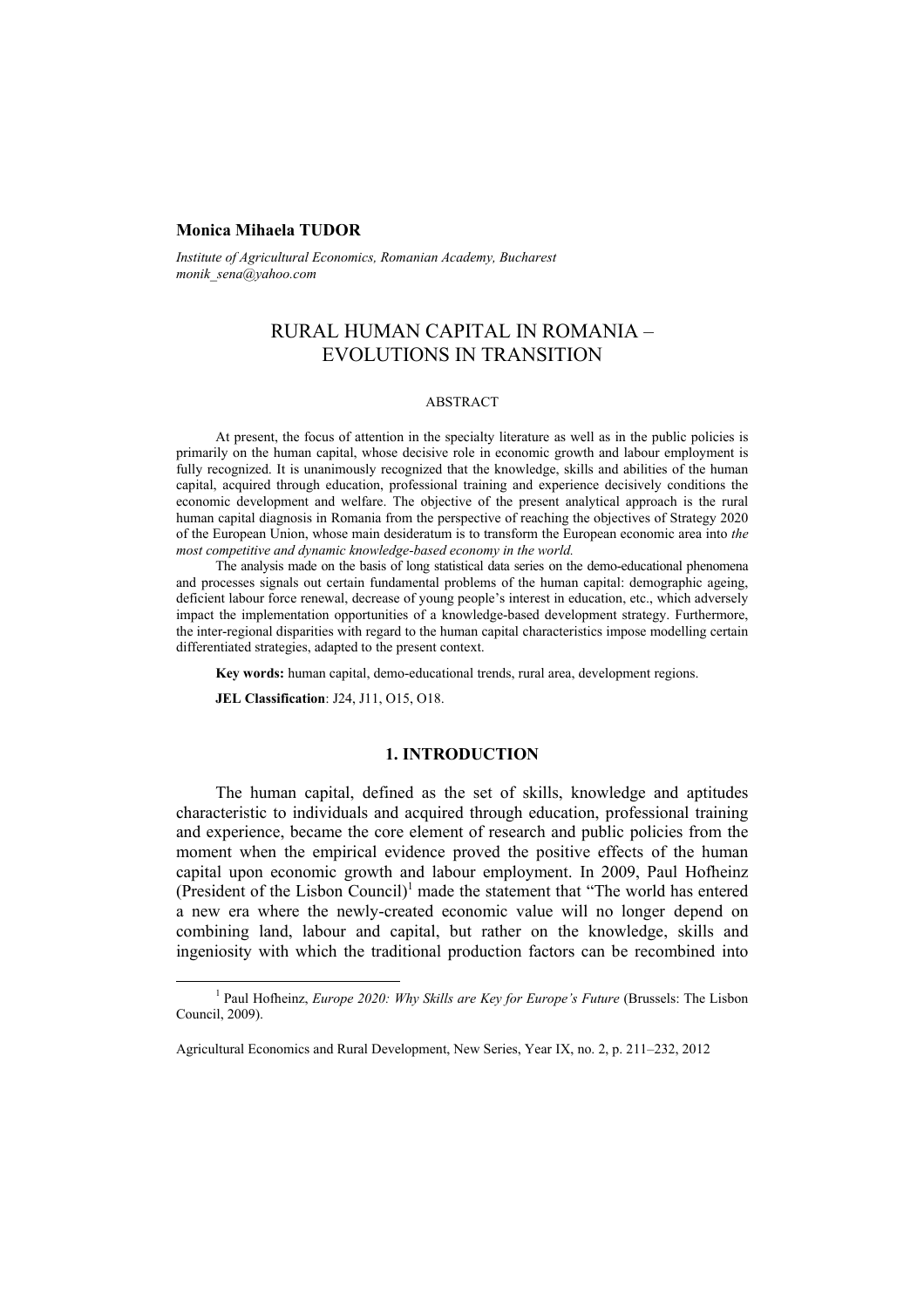new products and services with increasingly higher value. It is a world in which the development stage of the human capital in a certain region or nation will make the difference between the economic development opportunities, in which the labour force quality becomes decisive for the prosperity level".

These are only a few arguments on the basis of which the Lisbon European Council broadly aimed to make the EU **the most competitive and dynamic knowledge-based economy in the world,** thus placing the human capital at the center of community development strategies. This general objective was transposed into the EU 2020 Strategy, which aims at:

• *an intelligent growth* (education, knowledge and innovation)

• *a sustainable growth* (a more efficient use of resources, a more ecological and more competitive economy) and

• *an inclusive growth* (high employment rate and economic, social and territorial cohesion).

Starting from these considerations, the analytical approach proposed in the present study targets the evaluation of context in which the Romanian rural area evolves from the perspective of opportunities to respond to the EU 2020 Strategy desiderata. For a mostly accurate analysis and an exhaustive explanatory approach of the current development stage and perspectives of Romania's rural area in the direction proposed by EU 2020 Strategy, we consider it necessary to contextualize the evolution of Romania's rural human capital in transition, which decisively conditions the implementation opportunities of such a strategy.

In other words, the objective of this analytical approach targets two aspects:

– On one hand, to capture the main evolutions of the quantitative and qualitative characteristics of the rural human capital, which are crucial for a successful implementation of such a strategy:

a) Quantitative – availability of human resources (as volume and demographic structure);

b)Qualitative – the available rural human capital capacities (educational, professional);

– On the other hand, the extent to which the rural economy evolves on the sustainability and inclusive path, as these two desiderata are defined in the EU 2020 Strategy:

- c) Rural economy with sustainable growth which efficiently uses the available human resources;
- d)Rural economy with inclusive growth which ensures a high employment rate and economic, social and territorial cohesion.

#### **2. CURRENT STATE OF KNOWLEDGE**

According to the data of the National Institute for Statistics, the stable population in the Romanian rural area amounts to 9.63 million people, out of which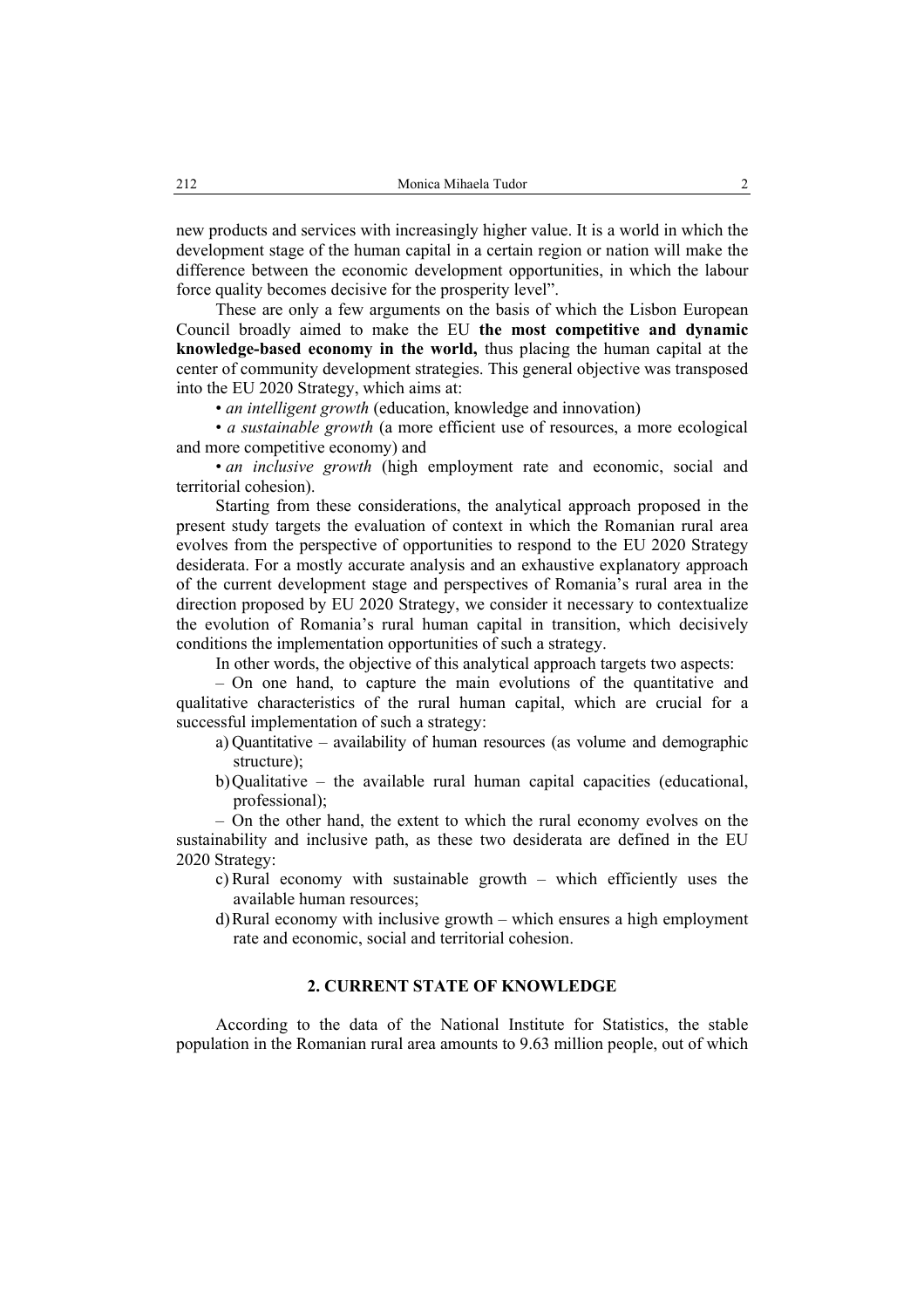the economically active population accounts for only 45.8%; this index experienced a permanent descending trend in the last decade due to the rural demographic processes in the last twenty years: birth rate decrease and rural population ageing.

The labour force recruitment pool in the rural area permanently narrows (the active population volume in the Romanian rural area decreased from 4.89 million people in 2002, to 4.43 million people in 2010), while its qualitative structure deteriorated. The age structure of the available labour force in the rural area also deteriorated (in absolute figures, the age group 15–24 years of the active population diminished by almost one-third – 29% – in 2010 compared to 2002, while the volume of active population aged 25–34 years diminished by 22.5% in the same period).

#### **3. MATERIAL AND METHOD**

The approach to the issue on the opportunities of the rural human capital to get transformed into a foundation structure for surmounting the financial crisis and rural economic growth has the following as a starting point:

– the study of the dynamics of the human factor characteristics in the rural area as catalyst to economic growth;

– the changes produced in the rural economy development patterns as support to the economic fructification of the human potential.

*The goals to which this analytical approach is subsumed are to provide arguments for:* 

*1. Whether and to what extent the current characteristics of the rural human capital and their evolution trends represent a supporting point for a sustainable and inclusive growth of the rural economy;* 

*2. Whether and to what extent the rural economy structures, dominated by agriculture in the rural area, can generate a sustainable and inclusive growth in the sense of EU 2020 Strategy.* 

Subsumed to reaching the first above-mentioned goal, the present analytical approach intends to investigate the evolution of the main demographic phenomena that impacted the rural area and have important consequences upon the structure and basic characteristics of the human capital living in this area and which also conditioned and will influence the intrinsic opportunities of knowledge-based economy model implementation in Romania's rural area in the future as well. The analytical approach is a regional one, given the zonal particularities of the demosocio-economic phenomena and processes, which are historically conditioned sometimes and influenced by different adaptive responses to the challenges and transformations of the economic and ideological context that Romania experienced in the last two decades. In this context, the analysis focuses on the main quantitative and qualitative aspects that define the human capital: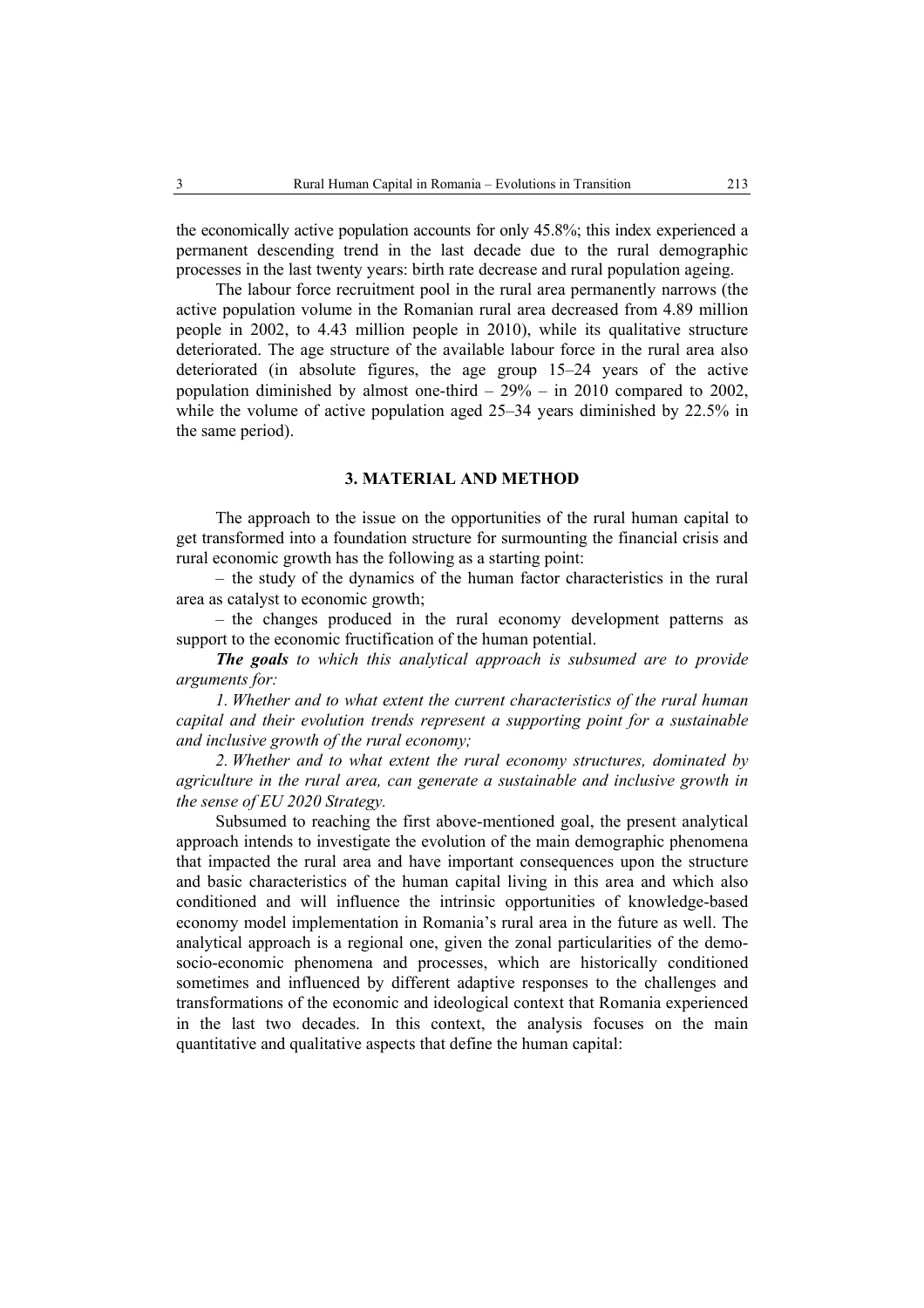- a) The quantitative aspect reveals the human capital *availability* across regions and it is operationalized by the natural and migratory movement that characterized the rural population;
- b)The qualitative aspect reveals the evolution of *the defining human capital characteristics* by which one can estimate the capacity of the population from a given territory to get actively involved in a knowledge-based development model: age, education.

According to the specialized literature, a sustainable and inclusive economic growth has the human capital at its center, considered in its quantitative and qualitative structure. The second goal of this analytical approach has in view to capture the development stage of such an economy and its evolution trend, which creates the premises of drawing certain conclusions with regard to the capacity of the rural human capital from Romania to get integrated into this development model, offering the premises to surmount the economic crisis. This second analytical approach will be developed in a future article that will be subject to the readers' attention in one of the future issues of our journal.

The first part of the study that is the object of this article is based on the analysis of secondary statistical information regarding the evolution of quantitative and qualitative characteristics of the rural human capital in the territory, on long time periods, in order to capture the general trends that condition the opportunities of implementing a knowledge-based economic development strategy in rural Romania.

## **4. RESULTS AND DISCUSSIONS**

#### **4.1. Evolutions and trends of the rural human capital in the territory**

The Romanian rural area became the main absorbent of the shocks generated by the communist economy restructuring, the private ownership on land representing one of the main modalities by which the household members can meet their subsistence needs. We can thus state that the rural social structures were firstly and most deeply affected by the transformations of the post-communist socio-economic environment.

## *4.1.1. Regional disparities in the demographic availability of rural human capital*

There are multiple and deep demographic determinations on the overall development processes, as the performance of an economic system – measurable through productivity, efficiency – is also the product of more or less noticeable demographic structures, processes, flows and phenomena.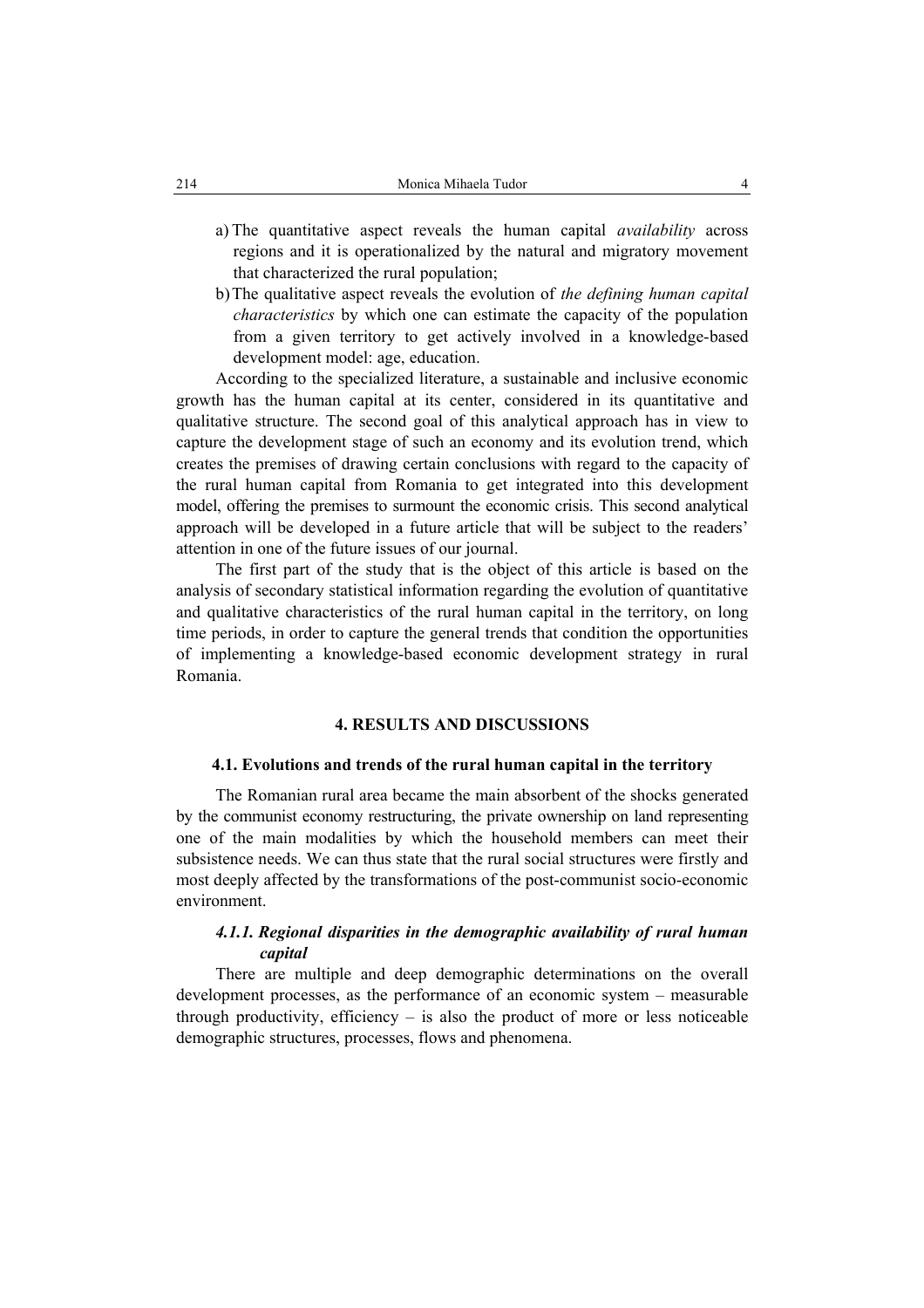The deruralization process, characteristic to the industrial societies, which had an accelerated rate in the communist period, was reversed<sup>2</sup> under the background of economic restructuring generated by the transition to market economy. Thus, while in the first year of transition, the domicile change balance for the Romanian rural area was negative, the rural population losses by the migration to urban areas being higher than the establishments of domicile in the rural area, after 1997, with the initiation of large-scale restructuring and privatization of the former state enterprises (which resulted in massive labour rationalization and early retirement), a large part of the population was "pushed" to the rural area and the farming sector (the domicile change balance in the rural area becoming positive) (Figure 1.)



*Source:* NIS, TEMPO on-line database.



While in the early transition period, the specific weight of the rural population was around 45.7% of the total population of the country, until 1997, under the background of a "de-ruralization" process, this decreased to 45.0% and following the "re-ruralization" under the impact of socialist economy restructuring, it reached 46.7% in 2002; after 2004, it got stabilized around 45%.

*The re-urbanization* that was statistically proved after 2004 is at least debatable, as many communes have been declared towns since  $2004^3$ , which introduced distortions in the statistical data on which the comparisons between the residence areas from the demographic structure perspective are based.

The regions with the highest shares of rural population in total population are South, North-East and South-West, where more than 50% of total population lived in the countryside in 2010; this situation remained practically unchanged after

 <sup>2</sup>  $\frac{2}{3}$  Urban – rural migration is characteristic to poorly developed economies.

<sup>&</sup>lt;sup>3</sup> Law 83/2004, by which certain communes became towns, changed the status from rural to urban for 27 communes from Romania; this law was followed by other laws with similar effect, yet of lower amplitude.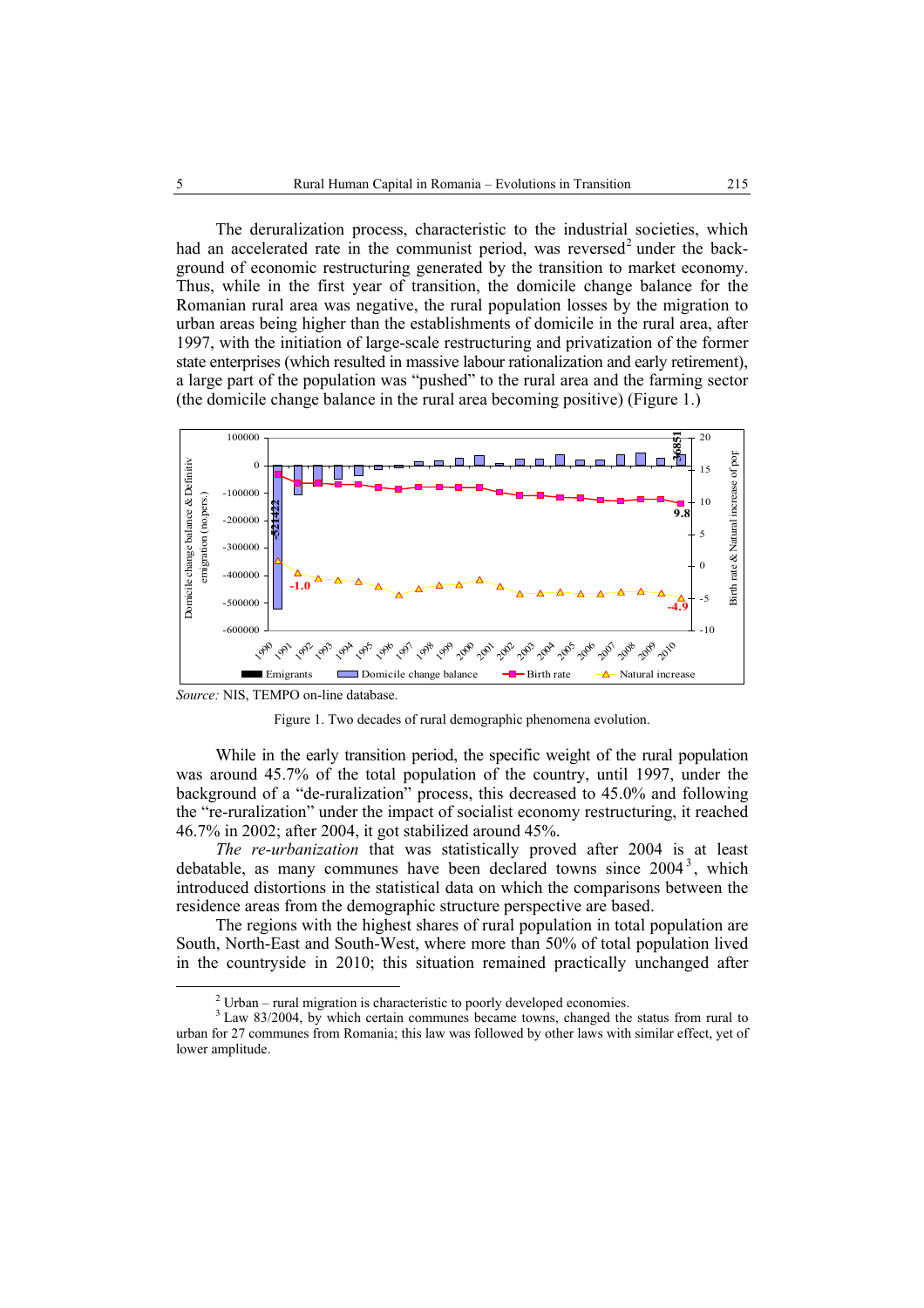1990. At the other extreme, the most deruralized region (except for the region Bucharest, where the rural population accounted for 8.1% in total population) is the development region West, where the rural population share in total population is  $37.1\%$ <sup>4</sup>. The causes of the regional demographic evolutions (Annex 1) are found in the different values of:

– *birth rate* – the region North-East with high birth rate values (much above the national average for the most part of the transition period), the regions West and Bucharest, with low birth rate values in the first decade of transition; after this moment, this became a characteristic only for the region West, while the rural area from the region Bucharest experienced an explosive rise of birth rate;

– *the internal migration rate balance,* which was negative in the period 1990–1997 in all the development regions, and it was reversed afterwards, the most attractive rural areas being found in the regions West and Center (for which about 4% and 2% respectively of the population with the domicile in the countryside, in 2010, comes from the internal migration flows in the period 1997–2010). The least attractive rural area belongs to the region South-West (which lost 0.8% of its population after 1997, by the change of its domicile from the rural to the urban area);



*Source:* NIS (2011), Tempo on-line database.

Figure 2. Evolution of the rural population share in Romania after 1989.

*– the natural population increase,* which had negative values and a general decreasing trend for the rural areas in all the development regions in the first twelve years after the collapse of the communist regime, was relatively improved after 2002 as a result of a higher life expectancy for the rural population. The region North-East is a notable exception from this rule, whose rural area is historically characterized by the highest birth rate from Romania, being the only region with a positive natural population increase (before 2002), the greatest region of the country from the demographic point if view, considered the "demographic reservoir" of the country. After 2002, while in the other development regions, the

 $\overline{4}$  $4$  NIS (2011) Tempo on-line database.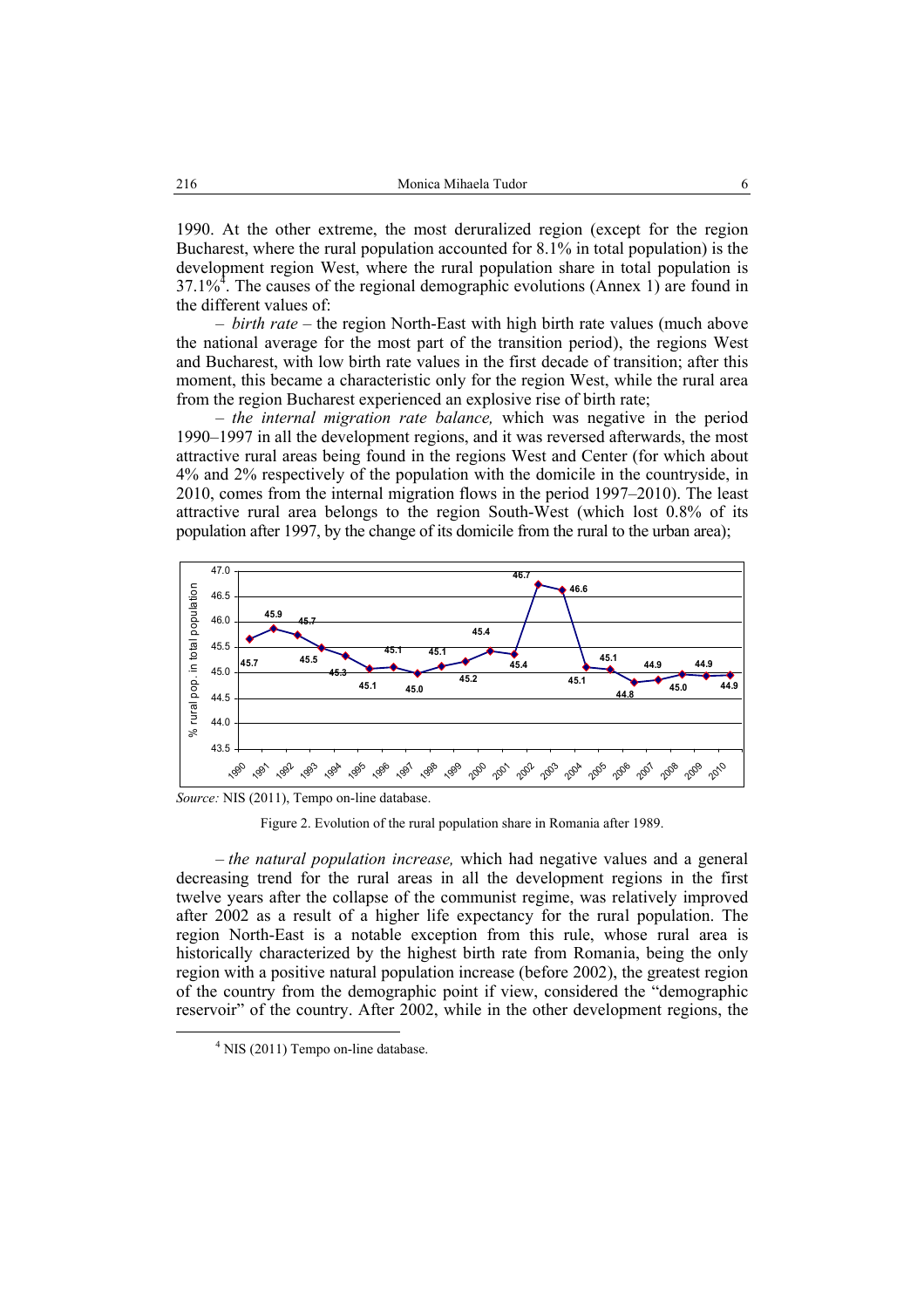natural population increase had slightly increasing or stabilization trends, in the region North-East, this became negative and continued to decline at a fast rate. The most affected from the perspective of deaths/births ratio was the region South-West, whose natural population increase reached  $-9.5$  ‰ in 2010; the regions with favourable demographic perspectives for the future are Bucharest and Center, for which the natural population increase, although still negative, was obviously improved after 2002. The region Bucharest has a special situation, given its componency (it includes Bucharest, the capital city, and only one county around this municipality whose population accounts for slightly over 8% of the population in the region). As a result, the share of the rural population is very low, but this indicator had an increasing trend in the period between the two population censuses (11.4% in 1992 and 11.1% in 2002), to diminish afterwards under the incidence on changing the status from village to town of certain communes in the vicinity of Bucharest<sup>5</sup> and of increasing the number of the population in Bucharest. However, after 2007, an accelerated growth of the rural population from the region Bucharest could be also noticed. This evolution is explained by the attractiveness of the metropolitan area of the capital that provides a very important position capital as regards two markets, i.e. the urban labour market and the agri-food market.

Under the background of a generalized demographic decline, in absolute terms, the rural population size diminished by over 9% in the 20 years of transition  $(1990 - 2010)$ , the rural areas from the regions in the eastern part of the country (North-East and South-East) experiencing a demographic contraction that was much lower than in the remaining regions. The descending demographic trends were considerably accelerated in the last decade, in all the western and southern regions, including Bucharest (Table 1).

| Region                | <b>Rural population</b><br>- number - |          |         |           | <b>Relative modification of</b><br>rural population volume<br>% | Share of rural<br>population in total<br>population<br>$\frac{6}{9}$ |      |  |
|-----------------------|---------------------------------------|----------|---------|-----------|-----------------------------------------------------------------|----------------------------------------------------------------------|------|--|
|                       | 1990                                  | 2000     | 2010    | 2000/1990 | 2010/1990                                                       | 1990                                                                 | 2010 |  |
| <b>National level</b> | 10597876                              | 10190607 | 9632563 | $-3.8$    | $-9.1$                                                          | 45.7                                                                 | 44.9 |  |
| North-West            | 1442887                               | 1349443  | 1269551 | $-6.5$    | $-12.0$                                                         | 48.4                                                                 | 46.7 |  |
| <b>Center</b>         | 1108139                               | 1048672  | 1026841 | $-5.4$    | $-7.3$                                                          | 39.0                                                                 | 40.7 |  |
| North-East            | 2151749                               | 2159807  | 2108470 | 0.4       | $-2.0$                                                          | 57.2                                                                 | 56.9 |  |
| <b>South-East</b>     | 1299842                               | 1267980  | 1260252 | $-2.5$    | $-3.0$                                                          | 43.4                                                                 | 44.9 |  |
| <b>South</b>          | 2141066                               | 2024380  | 1908376 | $-5.4$    | $-10.9$                                                         | 59.8                                                                 | 58.6 |  |
| <b>Bucharest</b>      | 247805                                | 256082   | 183329  | 3.3       | $-26.0$                                                         | 10.3                                                                 | 8.1  |  |
| <b>South-West</b>     | 1385720                               | 1311720  | 1165497 | $-5.3$    | $-15.9$                                                         | 56.5                                                                 | 52.1 |  |
| West                  | 820668<br>772523                      |          | 710247  | $-5.9$    | $-13.5$                                                         | 37.3                                                                 | 37.1 |  |

*Table 1*  Modifications of the population in Romania's rural area in the period 1990 – 2010

*Source:* Calculations based on NIS data, Tempo on-line database.

 $rac{1}{5}$ <sup>5</sup> Voluntari, Popești Leordeni, Pantelimon, Bragadiru, Chitila are former communes of the county Ilfov, which acquired urban status after 2004.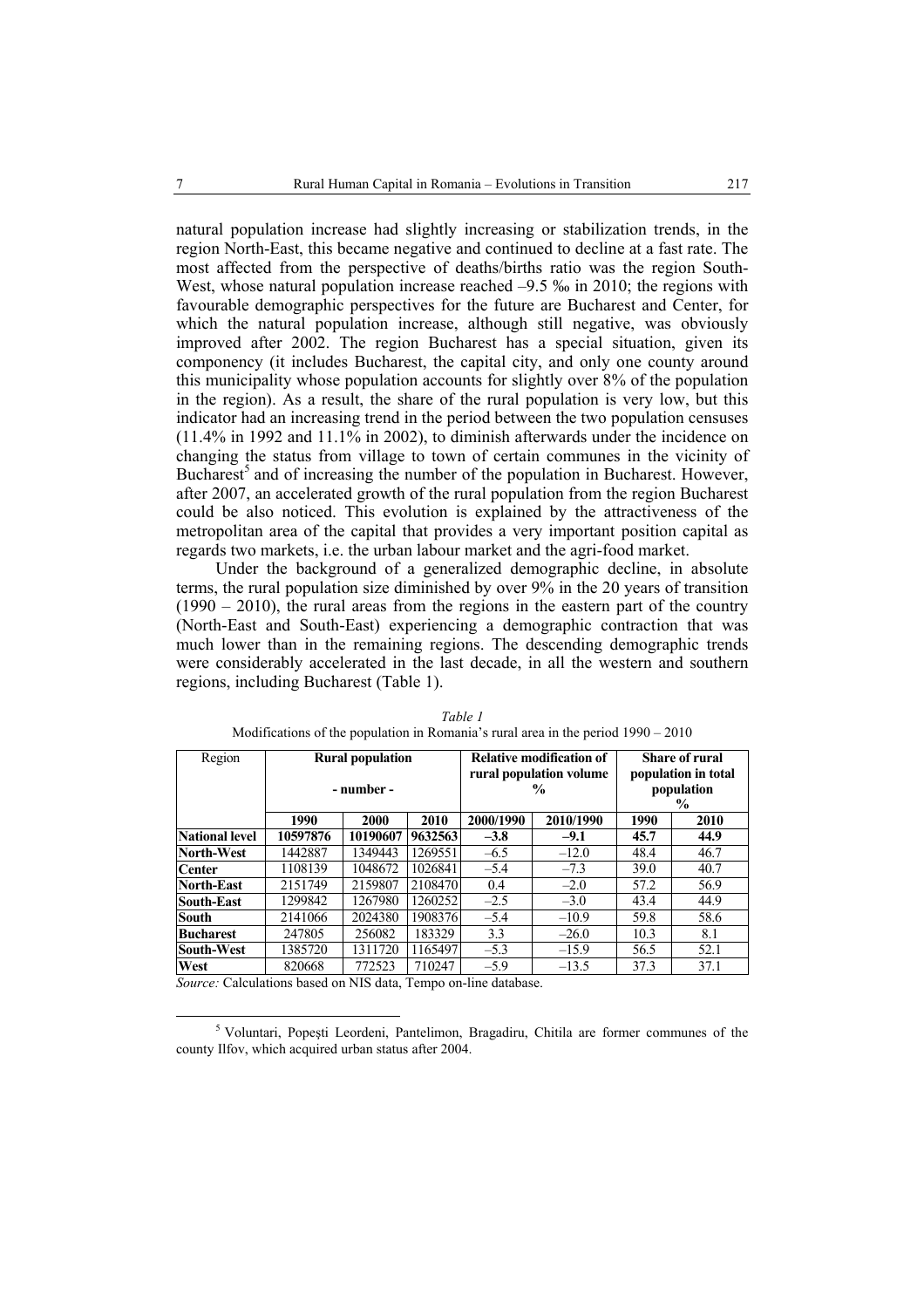*According to the conclusions of the World Bank studies<sup>6</sup> , there is a high significance correlation between the urbanization level and the income per capita. Extrapolating this conclusion to Romania's case, we can state that in the regions with higher urbanization level (inside the Carpathians ring and Bucharest) we can expect social structures in which the social categories from the basis of the social hierarchy are narrower in size as the urbanization is accompanied by a diminution of the share of population employed in agriculture with lower productivities and incomes.* 

### *4.1.2. Regional disparities in the rural population's age structure*

*The population's age structure*, in the entire Romanian rural area, after twenty years of transition, bears the imprint of the previously-described demographic phenomena and had the following characteristics in the year 2010: children up to 15 years of age accounted for 16.9%, the people with active age of 15–64 years accounted for 64.7%, while those over 65 years old 18.4%. This population structure reveals the advanced level of the rural population's *demographic ageing.* 



*Source*: According to NIS, Tempo on-line database.

Figure 3. Demographic change rate by rural population's age groups  $(1990 = 100)$ .

The rural population's structure evolution by age categories, in the postsocialist period, reveals a significant diminution (by 35.2%) in the number of the population aged  $0-14$  years, a 5.7% diminution of the population aged  $15 - 64$  years, while the elderly population (65 years and over) increased by 19.7% in 2010 compared to 1990 (Figure 3). This modification of the distribution by age categories is a consequence of the birth rate decrease in the rural areas that will have significant implications upon the human capital in the future, in which the degenerative processes (ageing, for instance) are under the risk of irremediable aggravation.

 $\overline{6}$  Bourguignon, F. (2004) – *The Effect of Economic Growth on Social Structures,* The World Bank, http://elsa.berkeley.edu/~chad/bourguignon.pdf, p. 29.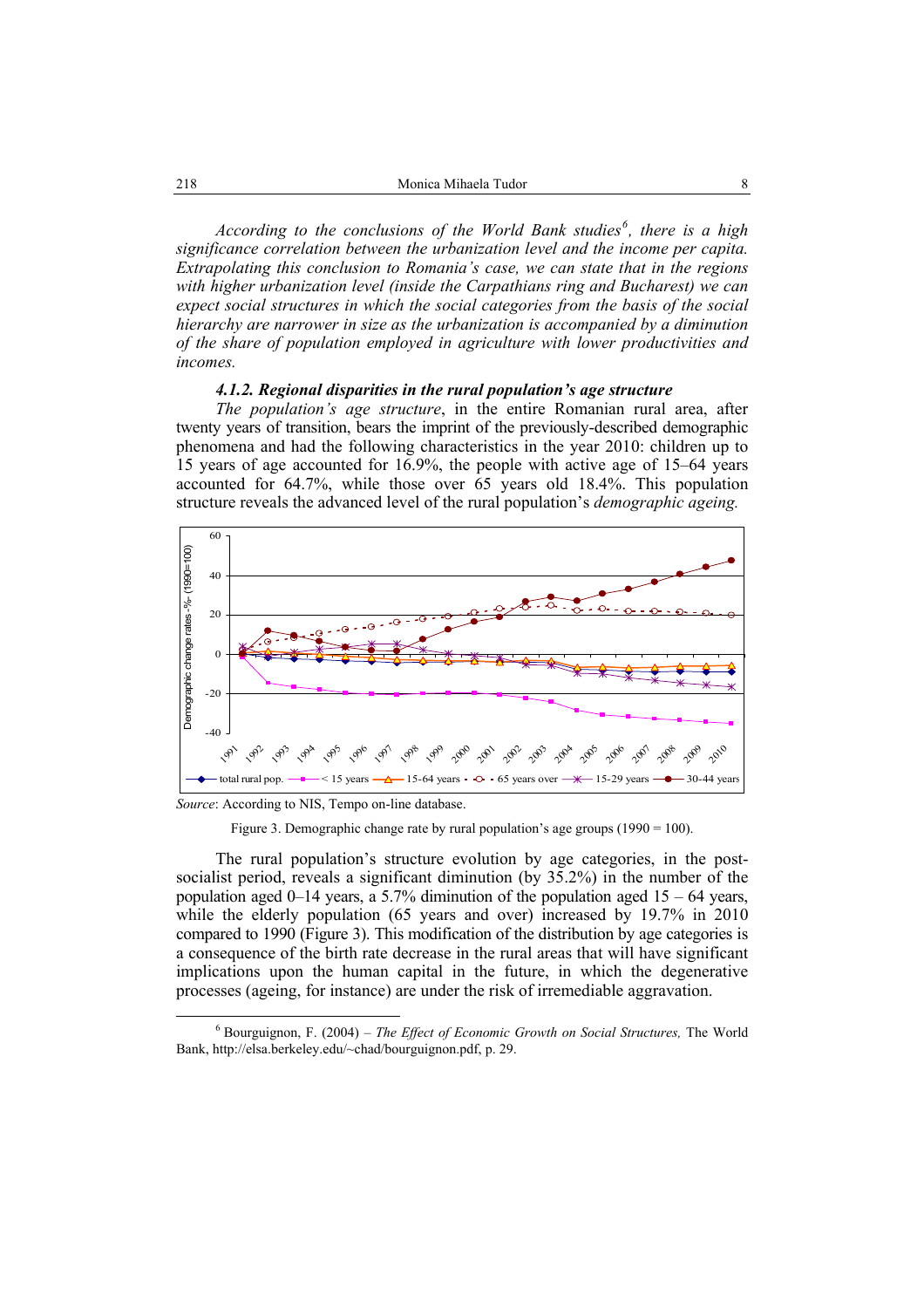Across regions, the trends are similar to those at national level in transition, with certain inter-regional differentiations of the age groups at the extreme distribution segments (Annex 2). Thus, the importance of young persons (aged under 15 years) in the rural population's age structure continuously diminished in all regions. While in 1990 the variation range of the regional indices was 20–27% in total population, in the year 2010, the variation range of regional values was down by 5 percent, the share of young people in total rural population ranging from 15 to 19%; the highest values were found in the region North-East, and the lowest values were found in the regions West, South-West, South and Bucharest. In this case, the region Bucharest has also a particular evolution, as before 2007 the children's importance in the rural population's age structure in the region significantly diminished, to reach a minimum of 14.7%, while the trend was reversed afterwards, Bucharest being the only region where the demographic revigoration premises appear in the rural area.

The share of elderly people (aged 65 years and over) in the rural population's structure by regions increased by  $2 - 6$  percent after 1990, the rural areas where this phenomenon was mostly significant being found in the regions from the southern half of the country (except for Bucharest) for which the specific weight of the elderly population in total population increased by over 5% in 2010 compared to 1990 (Annex 2). It is in these regions that the share of elderly people is actually higher than in the other rural areas (South-West  $-$  22.2%; South  $-$  20.1%; South-East – 18.5%). In the year 2010, the regions with the lower incidence of elderly people in total rural population were Bucharest (15.2%) and Center (16.3%). The elderly population's growth rate, at the level of all regions, has been attenuated since 2004–2005 and in the case of the regions Bucharest and West, even a reversal of the evolution direction of this indicator was noticed, with positive implications upon the rural demographic ageing ratios.



*Source*: NIS, Tempo on-line database.

Figure 4. Evolution of demographic ageing and labour renewal indices – comparison by residence areas.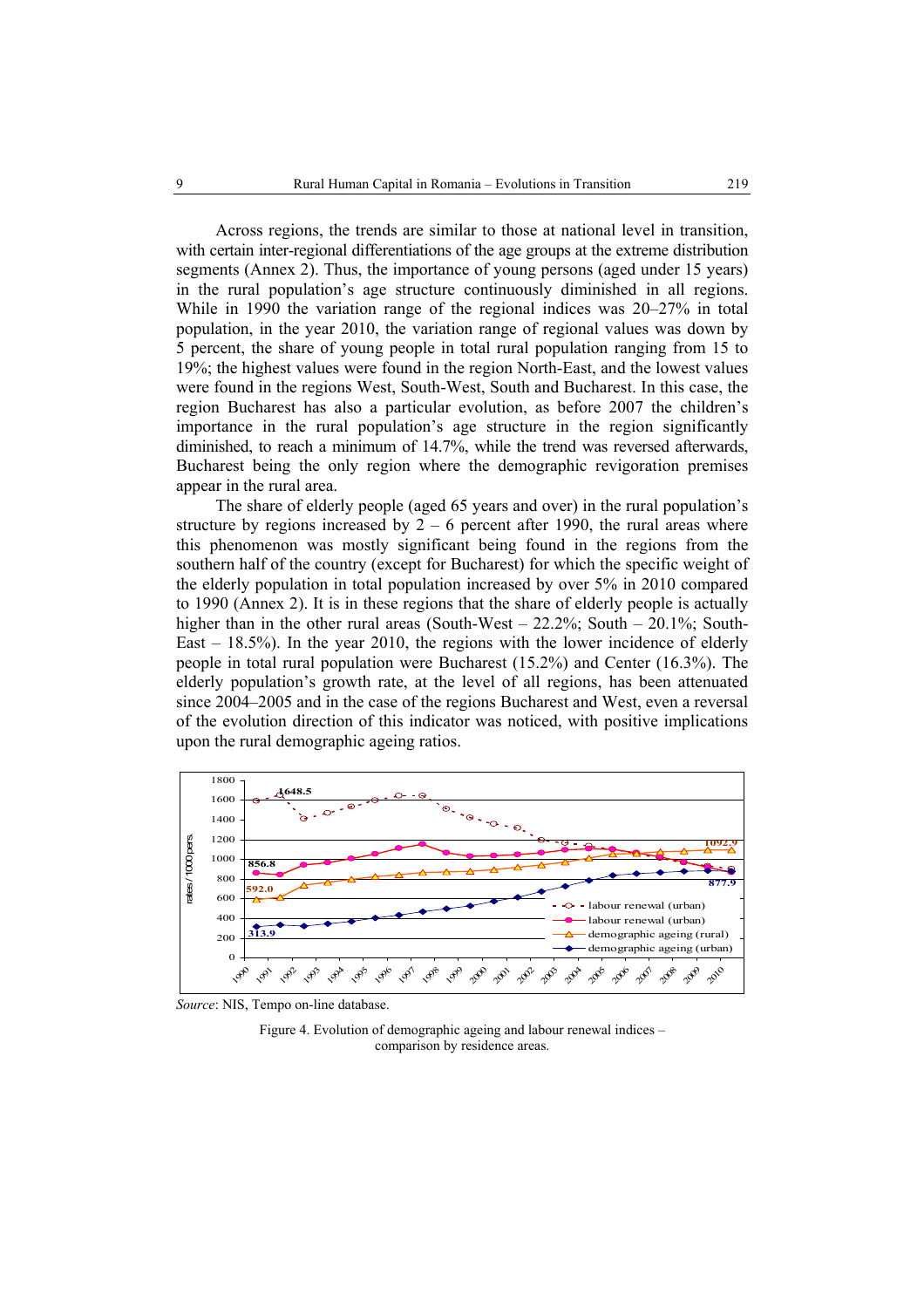While in the urban area *the demographic ageing index<sup>7</sup>* was 877.9‰ in 2010, this index was much higher in the rural area (1092.9‰). The transition period in the rural area, but not only, was characterized by the increase of the elderly population's pressure upon the young population, the ageing index almost doubling in the period 1990–2010 from 592‰ to 1092.9‰ (Figure 4) and reflecting the size of risk given by the compression of potential inflows in the population of working age doubled by the intensification of outflows from the population of working age.



*Source:* NIS, Tempo on-line database.



Across regions, there are significant demographic ageing disparities, the regions South-West and South being subject to the highest risks with regard to the future demographic structure. While in the first years of transition, the regional demographic dependency ratios were less than unit for all the development regions, the demographic processes that marked their evolution in transition (birth rate decrease, increasing share of elderly population) deteriorated the simple social reproduction perspectives at regional level; in 2010, only in two of the eight regions (i.e. North-East and Center), the number of persons aged  $0 - 14$  years exceeded the number of people aged 65 years and over (Figure 5).

While the *labour renewal* did not pose a risk to the rural area for a large period of the transition, the labour renewal index (15–29/30–44 years) reaching values higher than one until 2008, after this moment the effects of the negative demographic processes could be felt, and under the background of the already

 <sup>7</sup> *Demographic ageing index* – number of persons aged 65 years and over in 1000 persons aged 0-14 years.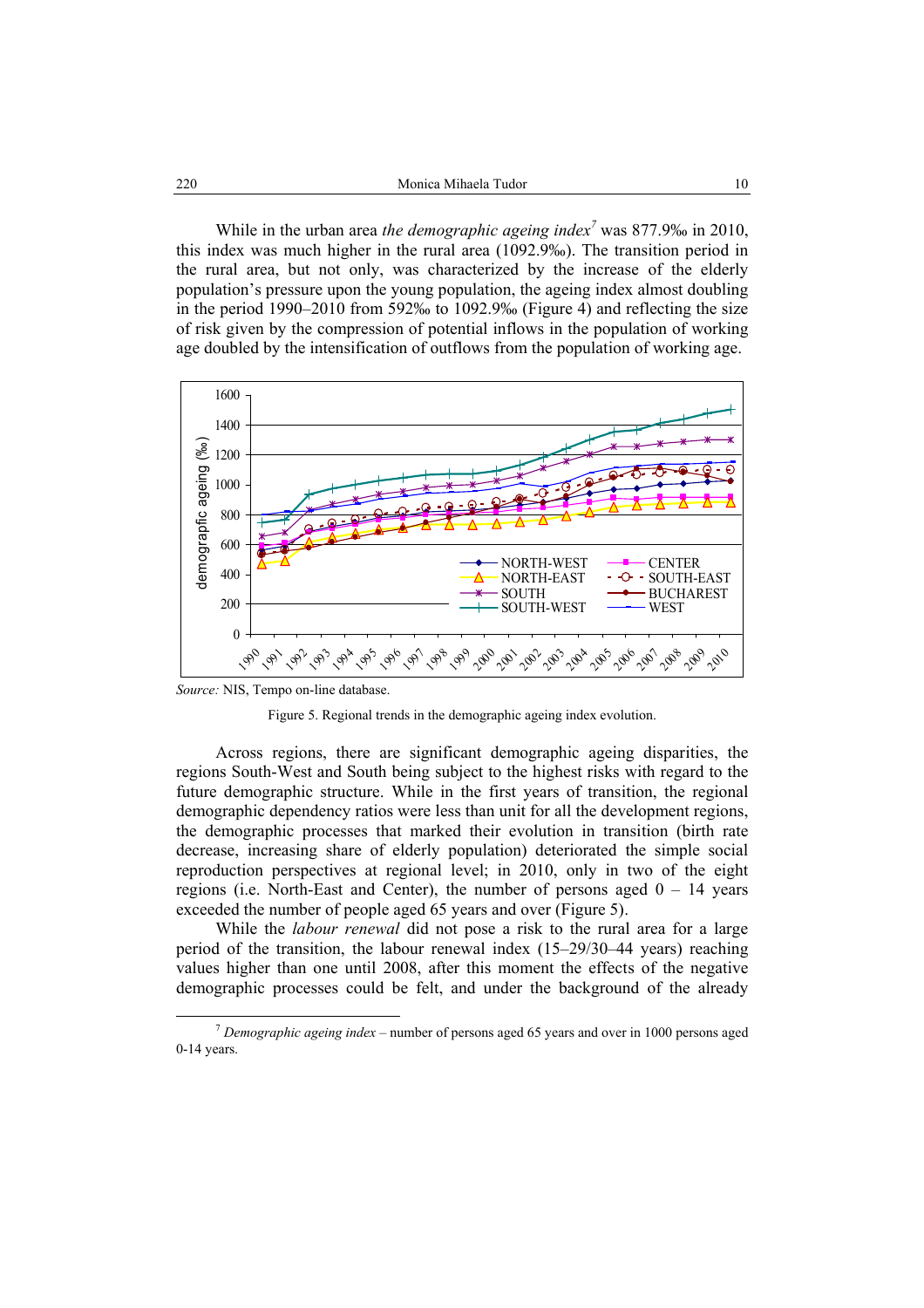decreased birth rate and of the increasing population ageing trend, this ratio became less than one with consequences upon the available labour force diminution (Figure 6). By investigating this phenomenon evolution in time after 1989, one can notice the immanent risk of reversing the ratio between the active population groups at the beginning of their active life (15–29 years) and those at the maturity of their active life (30–44 years). The effect of this phenomenon is the increase of the active population's average age, followed in time by a diminution of its total volume, as far as the present mature active population shifts to the category of active population at the end of its career and then withdraws from activity, their place being no longer replaced by similarly numerous labour contingents at the beginning of their active life.



*Source*: NIS, Tempo on-line database.

Figure 6. Regional labour renewal index evolutions.

In early transition, the rural areas of all development regions had labour renewal indices larger than one, with the young labour force having a considerable importance in the active population's age structure in the rural areas from the eastern half of the country. However, there was a general descendent trend of the labour renewal index in all regions, so that the active population's age structures throughout the entire rural area got homogenized in time, the inter-regional disparities in the young active population to mature active population ratio being resorbed in the transition period under the impact of the labour force territorial mobility.

#### *4.1.3. Territorial disparities in the population's educational structure*

The education and qualification level has an extremely important role in the size of risk that determines the failure in people's professional career. The lower the household members' educational level, the higher the poverty risk under the background of low incomes generated by the lack of education, independently of other characteristics of the household. Education represents the only opportunity of the children from these families to surmount the poor people status in the future.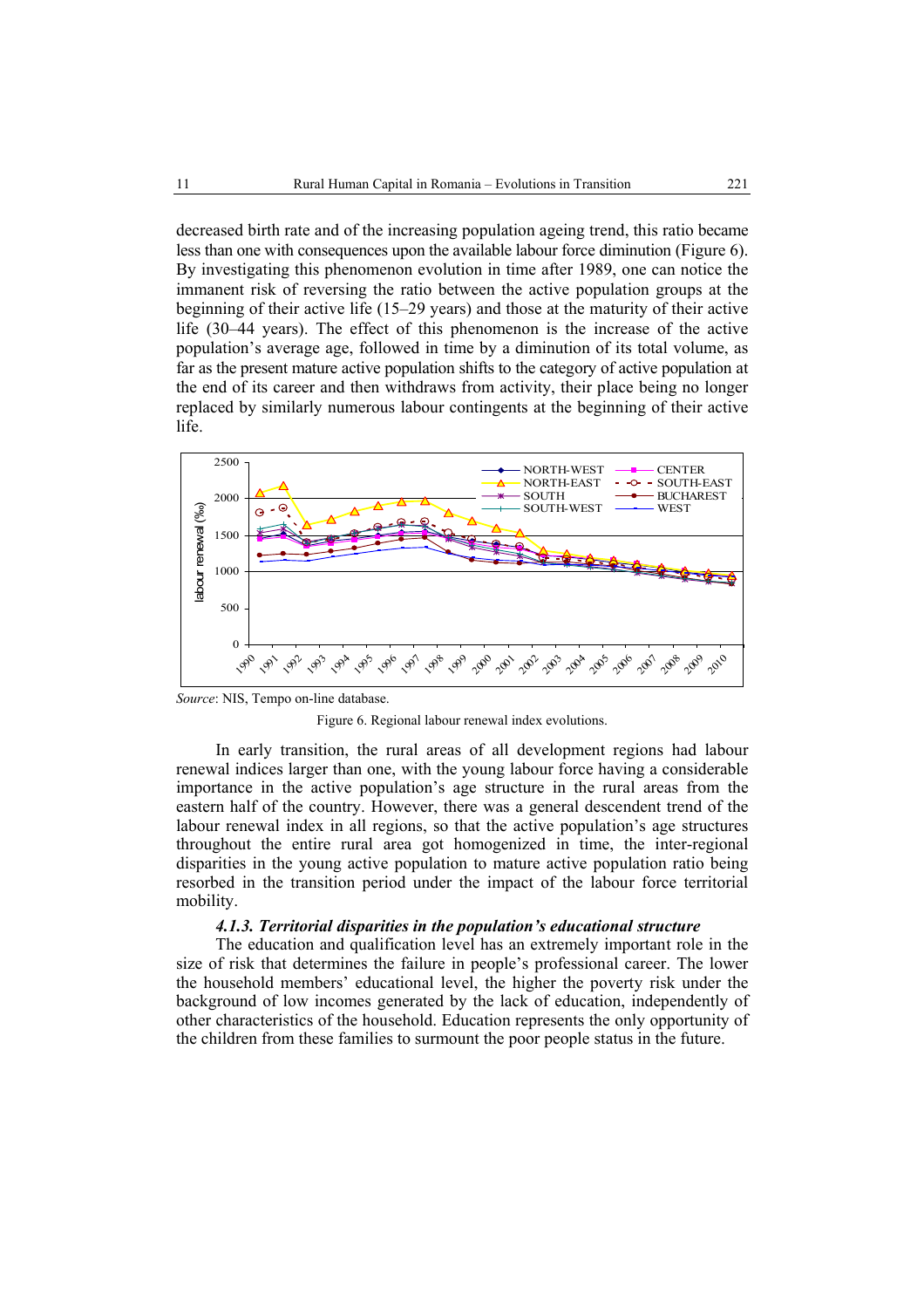School attendance is largely conditioned by the family support: the children coming from poor families have a low education level, due to the significantly higher school non-attendance risk, and hence their successful education opportunities are significantly lower. Most children who abandon school or who do not get enrolled to school come from poor families with social problems.

The erosion of social support systems made the family support rise very much in importance for school attendance by children in the largest part of the transition period. This situation has main implications in two directions:

– The alarming increase of school non-attendance/abandonment at the compulsory elementary schooling level due to the absence of basic material conditions (food, clothes, school stationery, transport possibilities); this phenomenon had an unprecedented development in the rural area, where the share of children aged 7–14 years who were not enrolled in the educational system increased by almost four times in the period 2000–2007.

– The reverse dependency effect manifested by the severe impact upon the family budget, resulting in the dramatic constraint of other expenditure items.

The low school attendance in the poor rural areas is also caused, among other things, by the use of children as labour force on households or as daily workers in order to cover the family income deficit.

| <b>Indicator</b>                                     |         | <b>Rural</b> |       | Urban   |       |       |  |  |
|------------------------------------------------------|---------|--------------|-------|---------|-------|-------|--|--|
| School year                                          | 1999/   | 2001/        | 2005/ | 1999/   | 2001/ | 2005/ |  |  |
|                                                      | 2000    | 2002         | 2006  | 2000    | 2002  | 2006  |  |  |
| Literacy rate of the adult population $(\%)$         | 94.7    | 95.5         | 95.7  | 99.0    | 98.9  | 99.0  |  |  |
| Gross school enrollment rate in all education levels |         | 45.7         | 44.5  | 80.3    | 86.2  | 96.37 |  |  |
| $(\% )$                                              | 44.6    |              |       |         |       |       |  |  |
| Gross school enrollment rate in the primary and      | 96.4    | 94.7         | 96.6  | 97.1    | 101.0 | 106.6 |  |  |
| secondary education $(\%)$                           |         |              |       |         |       |       |  |  |
| Gross school enrollment rate in the second high-     | 14.4    | 16.4         | 17.6  | 106.9   | 115.5 | 119.2 |  |  |
| school cycle $(\% )$                                 |         |              |       |         |       |       |  |  |
| Gross school enrollment rate in higher education     |         | 8.7          | 9.1   | 48.5    | 87.5  | 89.8  |  |  |
| $\frac{0}{0}$                                        | 0.2     |              |       |         |       |       |  |  |
| Share of adult population without secondary and      | $38.4*$ | 30.5         |       | $12.5*$ | 9.6   |       |  |  |
| higher education                                     |         |              |       |         |       |       |  |  |
| Children aged $7-14$ years not enrolled in the       | 3.6     | 4.8          | 13.5  | 2.9     | 1.4   | 3.9   |  |  |
| education system $(\% )$                             |         |              |       |         |       |       |  |  |
| * 1992                                               |         |              |       |         |       |       |  |  |

*Table 2*  Educational indices of the urban and rural population

Source: The United Nations Development Program – *National Human Development Report – Romania, 2001 – 2002, 2003–2005, 2007*, http://hdr.undp.org/xmlsearch/reportSearch?y=\*&c=n%3ARomania&t= \*&lang= en&k= &orderby =year.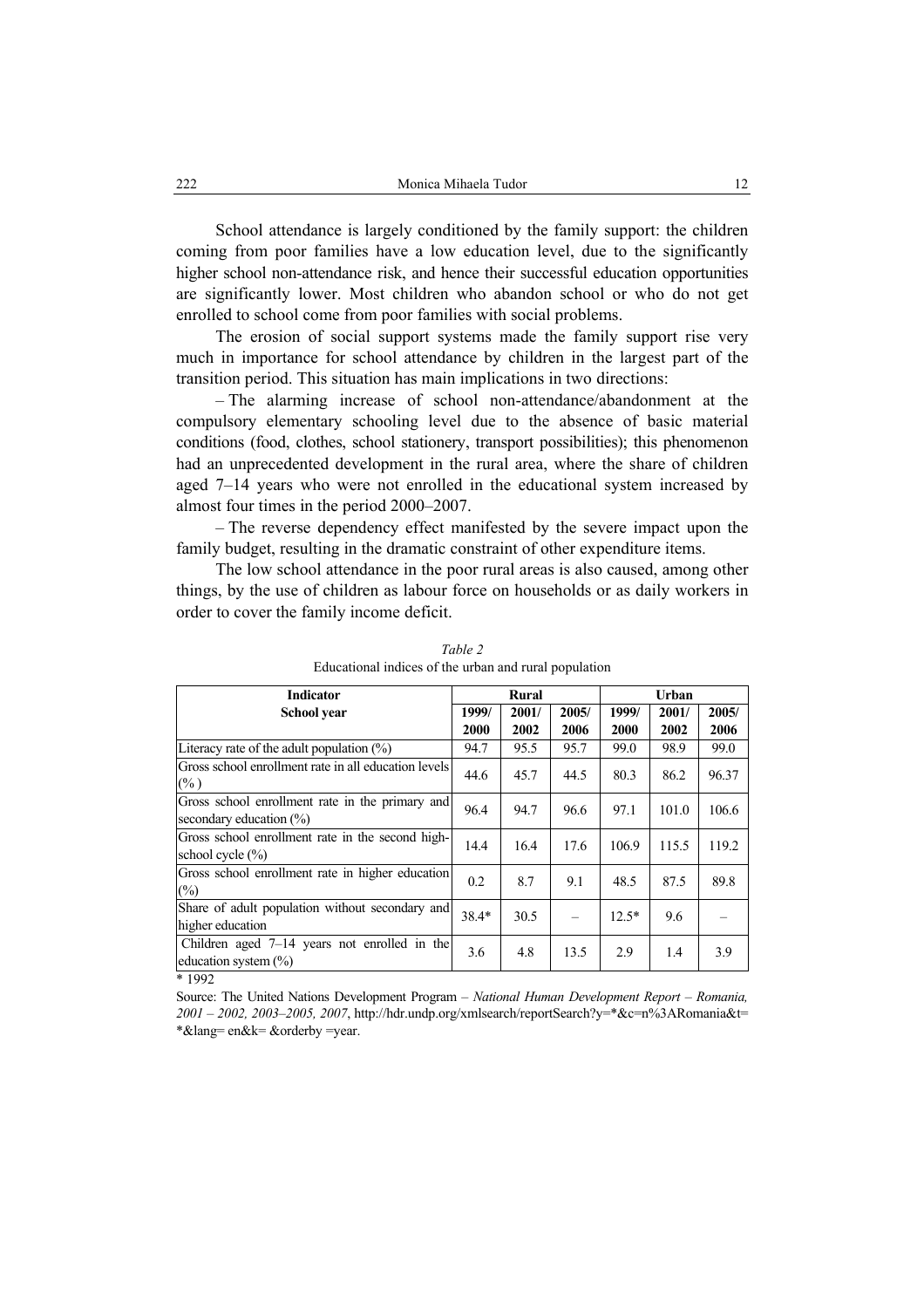Poverty also impacts the quality of the educational act; in the rural area, the use of substitute teachers and the lack of adequate teaching facilities adversely impact the quality of the educational process. Consequently, these children have lower opportunities to have access to higher education. The lack of education and/or of a profession makes it difficult for these children to find a job and this will represent a true poverty source in the future. The opportunities on the labour market of those who give up the post-secondary education are extremely low. Their mobility is minimum, and they are very likely to occupy a marginal position on the labour market in the future, which places them in a highly vulnerable economic situation.<sup>8</sup> The rural population's current educational structure, as revealed by the statistical data below, reveals an excessive polarization of the rural population in the poorly educated segments (with a schooling period shorter than twelve grades and with a vocational training that is inferior to the apprenticeship, vocational schools in most cases).

| Box 1 | household activities?                     | At what age do children begin to get involved in the               |
|-------|-------------------------------------------|--------------------------------------------------------------------|
|       |                                           | 1n % of valid answers                                              |
|       | Under 5 years                             | 2.41                                                               |
|       | 5-7 years                                 | 25.49                                                              |
|       | 8-10 years                                | 39.61                                                              |
|       | $11-15$ years                             | 29.32                                                              |
|       | $15-18$ years                             | 2.90                                                               |
|       | over 18 years                             | 0.27                                                               |
|       | Society Foundation, http://www.soros.org/ | Source: Processing of data from the Rural EuroBarometer 2002, Open |

The share of rural population who graduated education forms inferior to highschool was 80.8% in 2010, only by six percent lower than in 1996 (Figure 7). It seems that the rural population finds it difficult to establish ascendent educational trajectories that could enable it to adjust to the new realities on the labour market, where the employers require technical and technological abilities with increased specialization level.

A mostly critical situation is the fact that it is the young people who are affected by educational immobilism, who are the basis of the future rural economic development, who not only diminish in number, but also have an increasingly lower interest in education.

 $\frac{8}{3}$  Tudor, M. (2004) *Dinamica şi implicaţiile sărăciei rurale,* în revista Economie Agrară şi Dezvoltare Rurală, anul 1, nr. 1-2, 2004, Editura Terra Nostra, Iaşi, p. 56.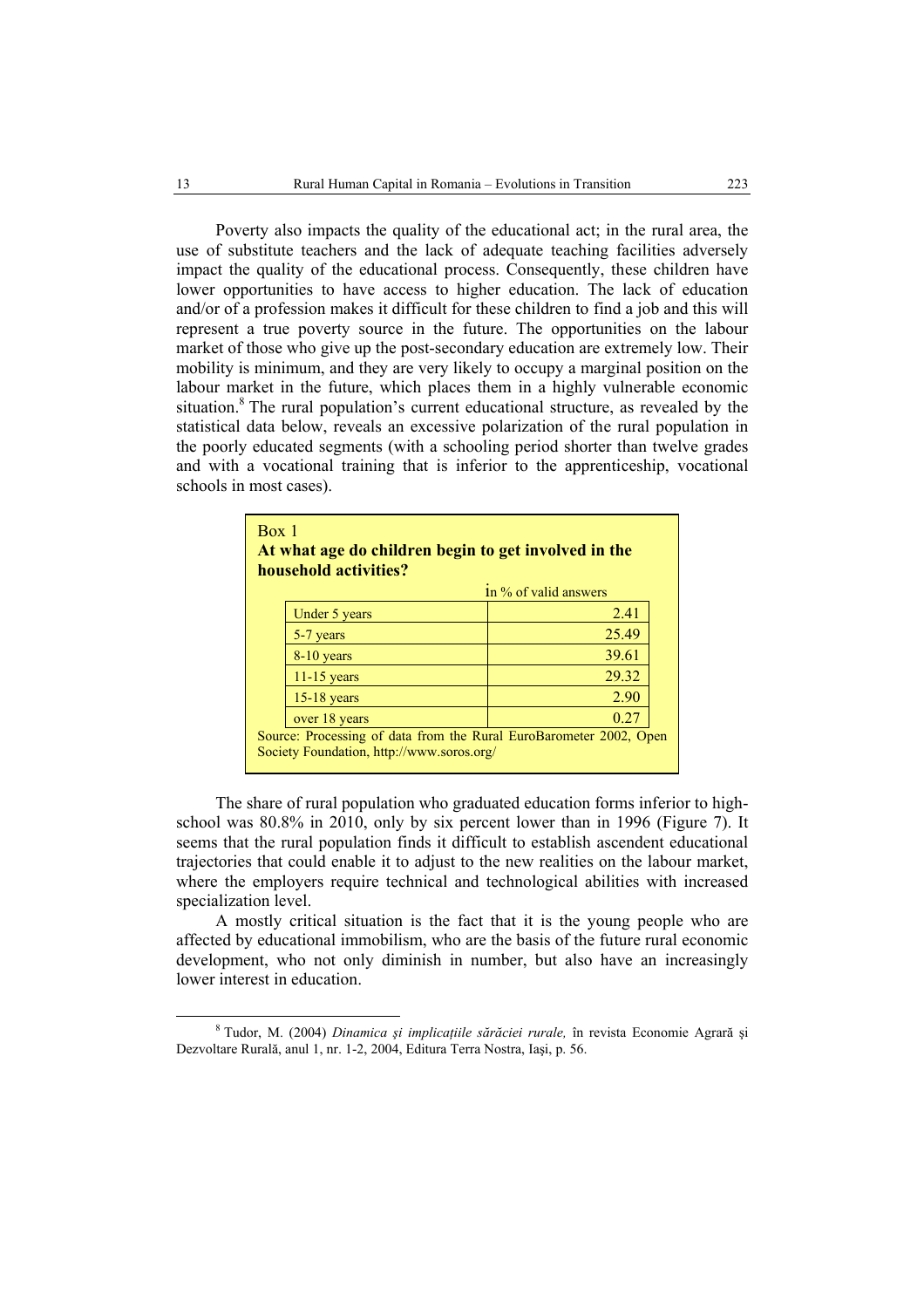

*Source*: NIS, Tempo on-line database.





*Source*: NIS, Tempo on-line database.

Figure 8. Educational structure of young and old rural population.

In the year 2005, the share of young people aged  $15 - 25$  years who had graduated medium and higher education forms represented only 32% compared to 1996, when, in the same age group, the share of graduates from vocational education and over this level accounted for 49% of the population from this age group. The relative improvement of young people's education in the period 2005– 2010 does not contradict the meaning of previous statements, as the increase of the medium and higher graduation rate sums up only 4.5 %, yet in absolute terms, the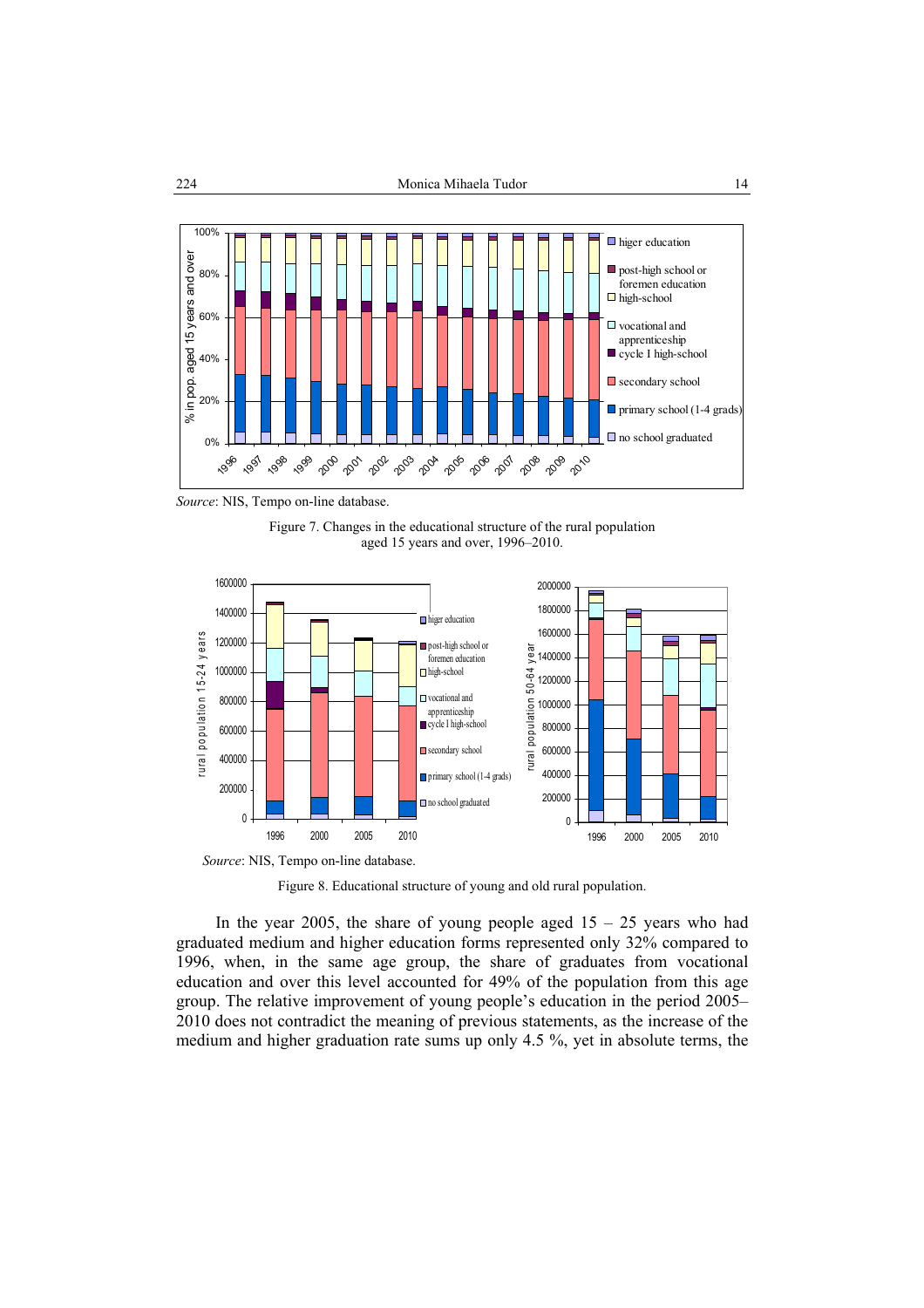number of young people who graduated at least a medium education level decreased in the rural area, from 721 thousand in 1996, to 446 thousand in 2010.

From the educational structure point of view, the generation aged 15–24 years is more similar to that group of rural population who is at the end of its active life (50–64 years) out of which 37.4% graduated medium education and other 2.6% graduated higher education units.

The early withdrawal of the rural population from the educational system is not characteristic only for the last part of transition and does not affect only the youngest members of the rural communities, as it was also specific for the population segments that in 1989 were at the beginning of their education-training period.



*Source*: NIS, Tempo on-line database.



Probably under the background of successive economic decline waves, their families no longer had sufficient financial resources to support the access to education of the 1975–1985 generation. However, the educational structure of the rural population aged 25–34 years is by far superior to that of the younger generation, which is expected to replace it on the labour market at a given moment. Thus, the share of graduates from certain medium level education forms at least in the case of the age group 25–34 years reached 55.3% in 2010, by 22 percent lower than in 1996.

*In the territory,* the comparative analysis of the rural population's structure by the training of individuals reveals noticeable disparities across the development regions; these disparities are mainly generated by the nature of economic and social opportunities the populations from these regions have benefited from. Thus, for most regions outside the Carpathians ring (North-East, South-East, South-West)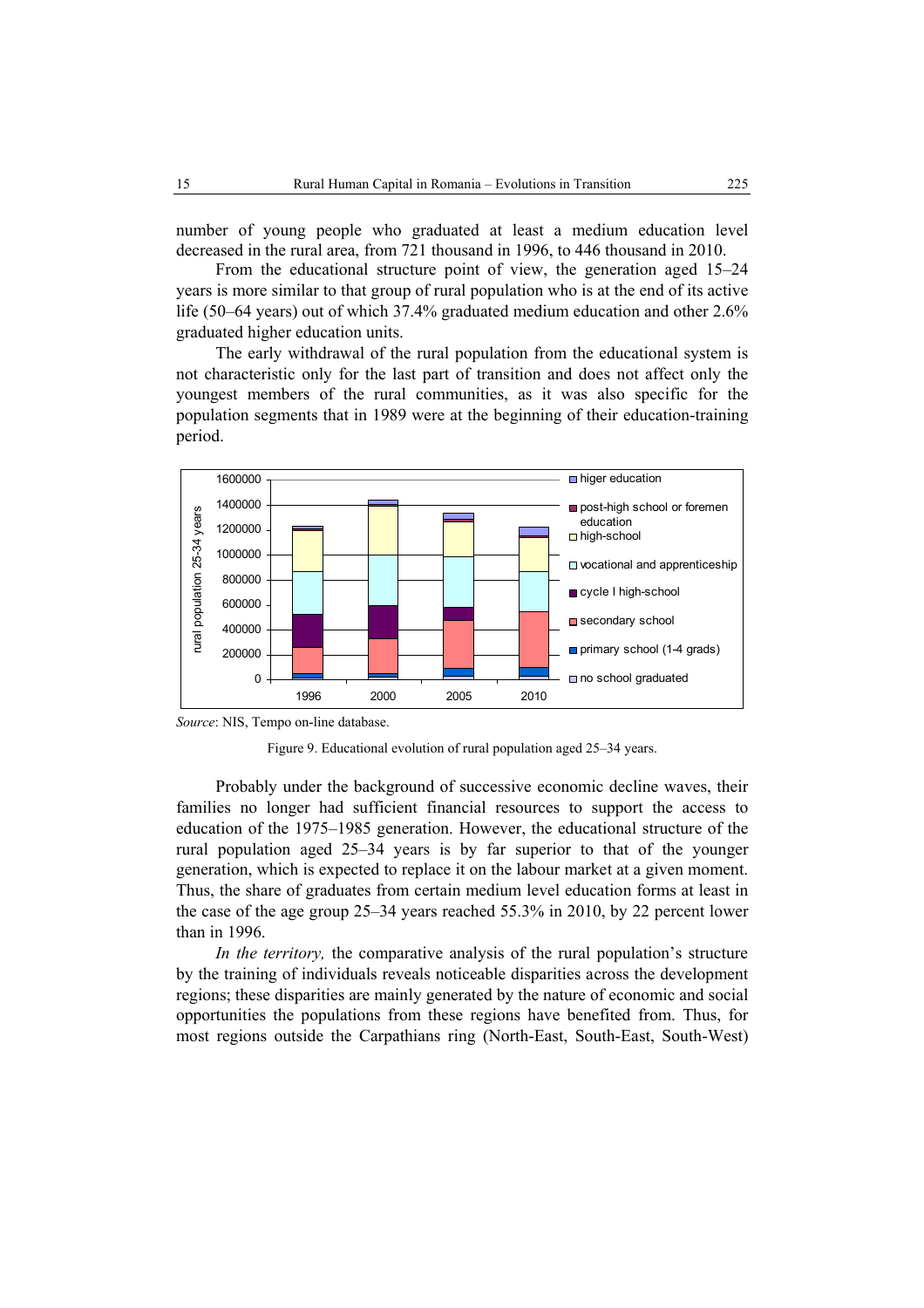more than  $20\%$  of the population<sup>9</sup> included in the Rural EuroBarometer 2005 sample either did not graduate any form of education, or graduated only primary school.

The data from the Rural EuroBarometer 2005 signal out, for three of the eight development regions (North-East, South-East and North-West), the existence of significant deficits in the education of those included in the sample, as more than 50% of respondents and their partners declared that the last educational form they had graduated corresponded to a low education level. The inter-regional comparisons based on the 2005 data reveal the existence of certain regional rural areas whose human capitals have a better educational endowment. In these regions, the share of higher education graduates exceeds 5%, while the incidence of a low education level in the population included in sample is lower than 40% (regions Center, West, South).

| Table 3                                                                                  |
|------------------------------------------------------------------------------------------|
| The rural population's structure according to the last educational form school graduated |
| in the year 2005                                                                         |

|                  |              |         |                                 |                                           |                                                                |                                              |                                                  |                         |                        | $\%$          |
|------------------|--------------|---------|---------------------------------|-------------------------------------------|----------------------------------------------------------------|----------------------------------------------|--------------------------------------------------|-------------------------|------------------------|---------------|
| <b>Region</b>    | No<br>school | $1 - 4$ | <b>Grades Grades</b><br>$5 - 8$ | <b>Vocational</b><br>apprentice<br>school | High-<br>school<br>first<br>cvcle<br><b>Grades</b><br>$9 - 10$ | High-<br>school<br><b>Grades</b><br>$9 - 12$ | Post-<br>high-<br>school<br>foremen<br>education | Short-<br>time<br>univ. | Long-<br>term<br>univ. | Post-<br>univ |
| North-East       | 2.8          | 20.4    | 33.4                            | 18.4                                      | 10.6                                                           | 9.7                                          | 1.9                                              | 0.6                     | 1.6                    | 0.3           |
| South-East       | 1.1          | 20.2    | 31.5                            | 18.0                                      | 10.6                                                           | 14.1                                         | 3.3                                              | 0.2                     | 1.1                    | 0.0           |
| South            | 2.7          | 13.6    | 16.9                            | 21.6                                      | 9.6                                                            | 23.7                                         | 4.1                                              | 2.7                     | 4.1                    | 0.9           |
| South-West       | 4.4          | 18.2    | 22.5                            | 14.4                                      | 8.3                                                            | 23.4                                         | 3.1                                              | 2.2                     | 3.1                    | 0.4           |
| West             | 0.6          | 13.5    | 25.4                            | 21.6                                      | 7.2                                                            | 21.6                                         | 4.4                                              | 0.9                     | 4.7                    | 0.0           |
| North-West       | 3.0          | 13.9    | 34.1                            | 18.5                                      | 9.5                                                            | 14.5                                         | 3.0                                              | 1.0                     | 2.2                    | 0.4           |
| Center           | 1.0          | 7.1     | 19.5                            | 22.8                                      | 9.0                                                            | 22.3                                         | 10.9                                             | 3.1                     | 3.8                    | 0.5           |
| <b>Bucharest</b> | 1.3          | 16.9    | 22.1                            | 24.7                                      | 10.4                                                           | 18.2                                         | 2.6                                              | 0.0                     | 3.9                    | 0.0           |

Source: Processing of data from the Rural EuroBarometer 2005 database – Open Society Foundation (2005), http://www.soros.org/.

According to the empirical data of the World Bank, there is a strong connection between the development level, on one hand, and the educational and training level, on the other hand. However, there is a time gap between the moment when the economic growth is initiated through investments in non-agricultural sectors that demand qualified labour and the moment when the population acquires the professional skills demanded by the new economy, caused by the time needed to accumulate the necessary technical skills. Hence, we can expect an improvement of the social structures in the zones where investment processes are in place.

 <sup>9</sup>  $9<sup>9</sup>$  The information on the educational level refers to the respondents and their partners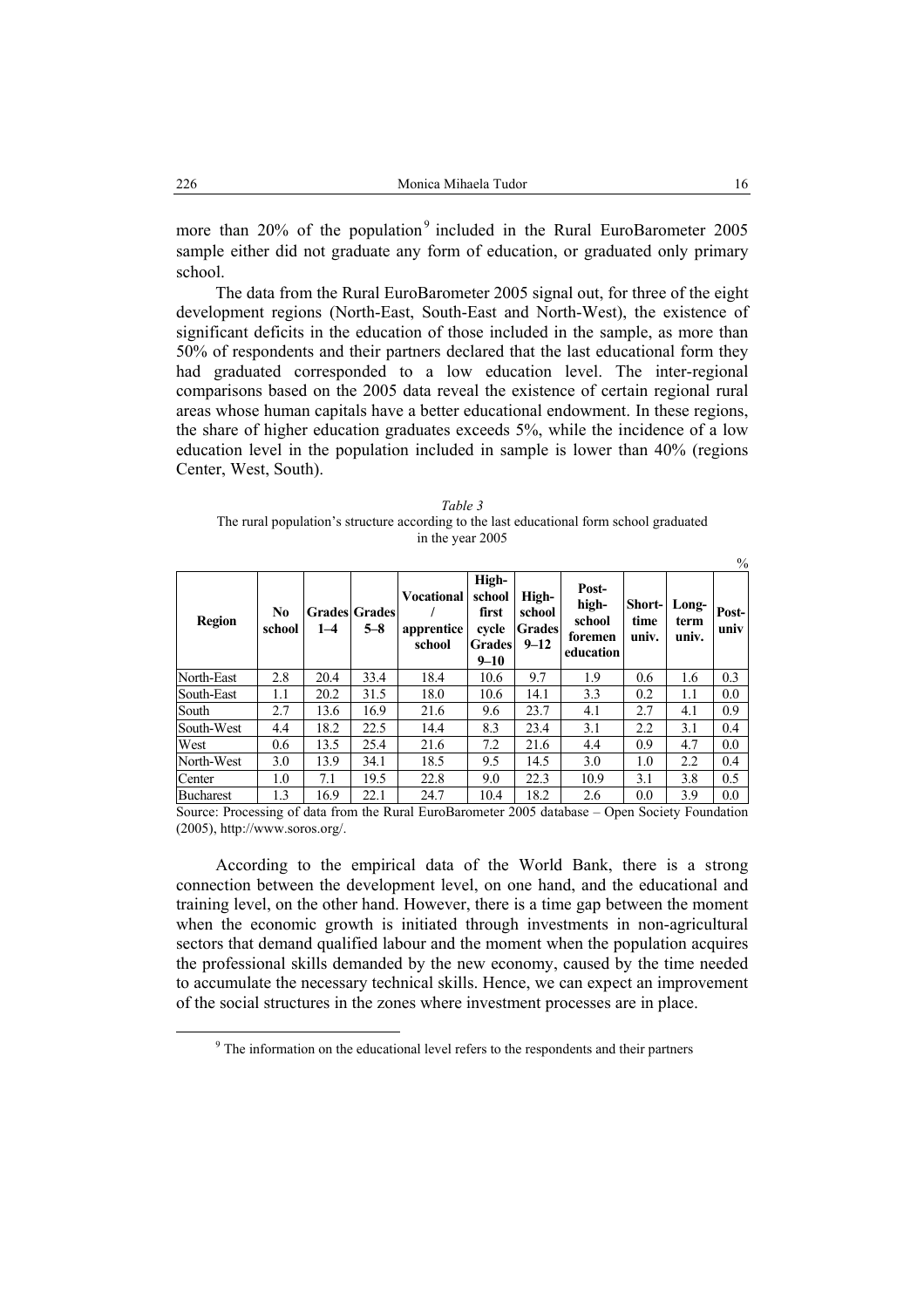#### **5. CONCLUSIONS**

The starting point for the construction and implementation of a development strategy for the knowledge-based economy in the Romanian rural area, so that to reach the EU 2010 Strategy objective (an intelligent, sustainable and inclusive growth) should be represented by an evaluation of the curent situation and trends in the evolution of the main demo-socio-economic processes that characterize this residence area and which represent the fundamental pillars of the new development model construction. In this approach, the human capital is considered one of the determinants with the highest relevance in the implementation of EU 2020 Strategy, as the characteristics of the human capital condition the concrete measures that can be implemented in the knowledge-based economy and the successful strategy implementation also depends on these characteristics.

The curent characteristics of the rural human capital are the direct consequence of the action of demo-social phenomena and processes that took place in the post-1989 period. Furthermore, the territorial disparities in the evolution of these processes highlight the need to adapt the strategic visions to the regional contexts. The analysis of the current stage and evolutions of demography (population number, rurality level, age structure) and of rural human capital education, by regions, represnts, together with the analysis of labour force characteristics, the main elements of the ex-ante analysis for the construction and implementation of a knowledge-based strategy. The main conclusions of the evolution analysis of the main characteristics defining the present rural human capital are the following:

1. From the *rurality level* perspective, two demographic patterns can be noticed in which the Romanian regions can be classified; these models result from the different territorial development stages of Romania:

• lower rurality level, specific to the regions West, Center and Bucharest

• higher rurality level in the regions outside the Carpathians ring (North East, South, South-West, South-East, North-West).

The differences in the rurality level are transposed into regional disparities in the occupational structures, the urbanization level being in direct correlation with the non-agricultural employment.

2. The analysis of the populations's *age structure* reveals two aspects:

• the future social structures have the tendency to get worse due to the *population's strong demographic ageing* and to the forecasted population's regeneration incapacity. In the year 2010, the number of the population aged 0–14 years exceeded the number of the population aged 65 and over only in two of the eight regions (North-East and Center). The demographic ageing significantly impacts the populations' innovating capacity in a given territory, as it is well-known that old age is associated with a relative conservatorism, a reluctant behaviour to novelty, to innovation, a lower learning and adoption capacity of the new techniques and technologies;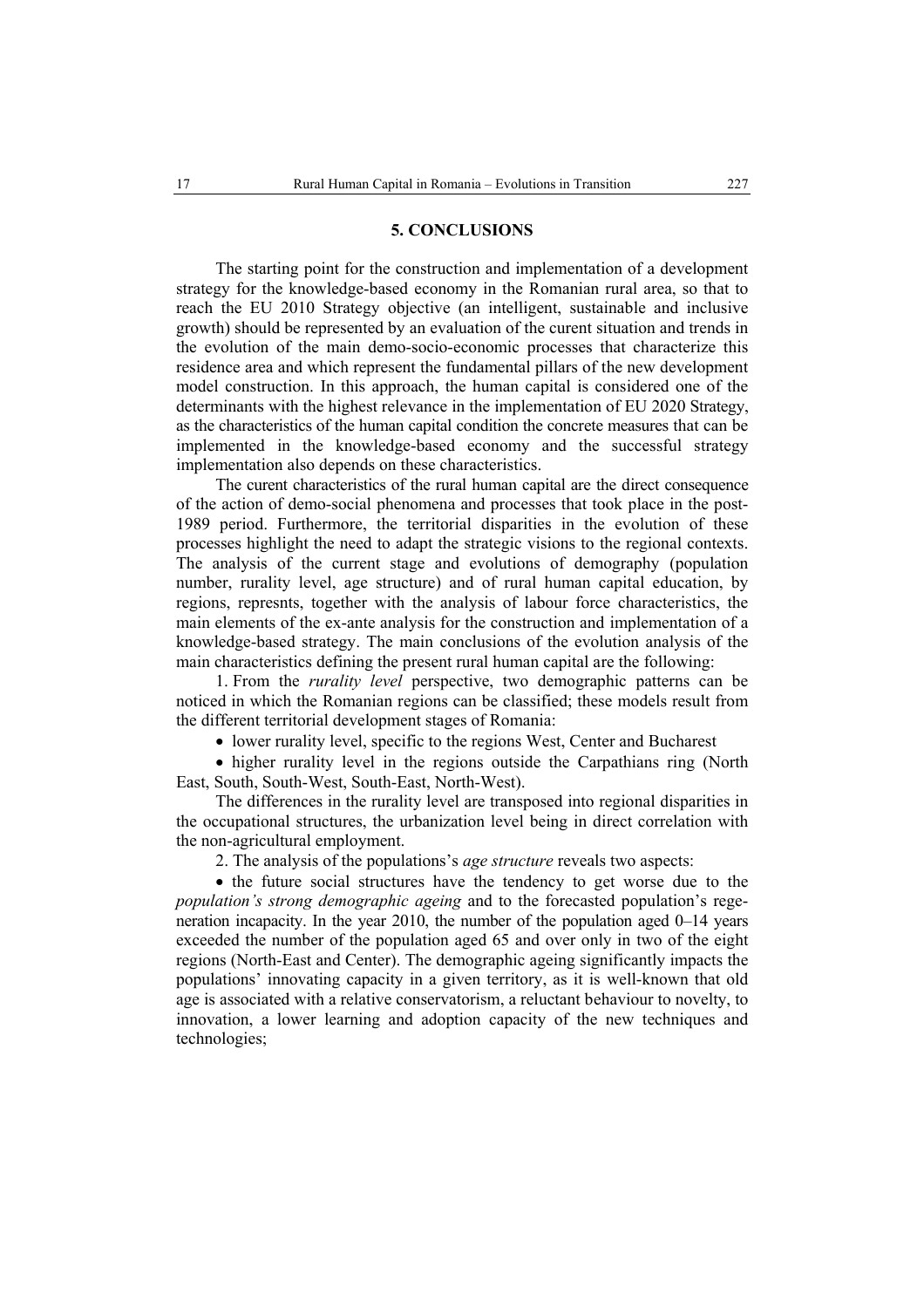• in the twenty years that passed from the 1989 revolution, under the background of birth rate decline, we experienced the reversal of ratio between the groups of active population at the beginning of their active age (15–29 years) and those at the maturity of their active life (30–44 years). Consequently, the "capacity" of the labour force from the rural areas to reproduce over generations is under continuous deterioration, with significant implications upon the rural area capacity to supply new labour force that is innovating, flexible and easily adaptive to the knowledge-based economy requirements, and upon the pension budget possibilities to be financially sustainable. The previously described situation is characteristic to the rural areas in all the Romanian development regions.

3. *The educational level* of the rural human capital is quite low and it affects the economically active population's capacity to get successfully integrated on a highly dynamic labour market that requires an increasingly high training and a high occupational mobility that can be provided only by a longer schooling period that makes it possible for individuals to accumulate a wide range of knowledge and to enlarge their knowledge through specialization. In general, in the regions where great economic (industrial or services) units operated in the past and absorbed a significant amount of labour, the share of rural population with medium or higher education level is higher, and the educational pattern of parents is also followed by their children, at least in part<sup>10</sup>. An aggravating circumstance in this analytical context is the decrease of the interest in education of the young population contingents (15–24 years) in which the share of medium or higher education graduates decreased from 49% in 1996 to 36.5% in 2010.

In conclusion, the demo-educational characteristics of the rural human capital decisively condition the type of strategic measures that can be implemented for the development of knowledge-based economy.

#### REFERENCES

- 1. Bourguignon, F. (2004), *The Effect of Economic Growth on Social Structures,* The World Bank, http://elsa.berkeley.edu/~chad/bourguignon.pdf.
- 2. Hofheinz, P. (2009), *Europe 2020: Why Skills are Key for Europe's Future* (Brussels: The Lisbon Council, 2009).
- 3. Tudor, M. M. (2004), *Dinamica şi implicaţiile sărăciei rurale,* în revista Economie Agrară şi Dezvoltare Rurală, anul 1, nr. 1–2, 2004, Editura Terra Nostra, Iaşi.
- 4. \*\*\* Open Society Foundation (2005), *Rural EuroBarometer 2005*, http://www.soros.org.
- 5. \*\*\* NIS, Tempo on-line database, https://statistici.insse.ro/shop.

<sup>6.</sup> \*\*\* The United Nations Development Program – *National Human Development Report – Romania, 2001–2002, 2003–2005, 2007*,

<sup>7.</sup> http://hdr.undp.org/xmlsearch/reportSearch?y=\*&c=n%3ARomania&t=\*&lang=en&k=&orderby =year.

<sup>&</sup>lt;sup>10</sup> The educational level of respondents from the Rural EuroBarometer 2005 sample is positively correlated with the parents' educational level (the correlation coefficient value between the respondent's educational level and his/her mother's education is 0.457, while in father's case, this is 0.498).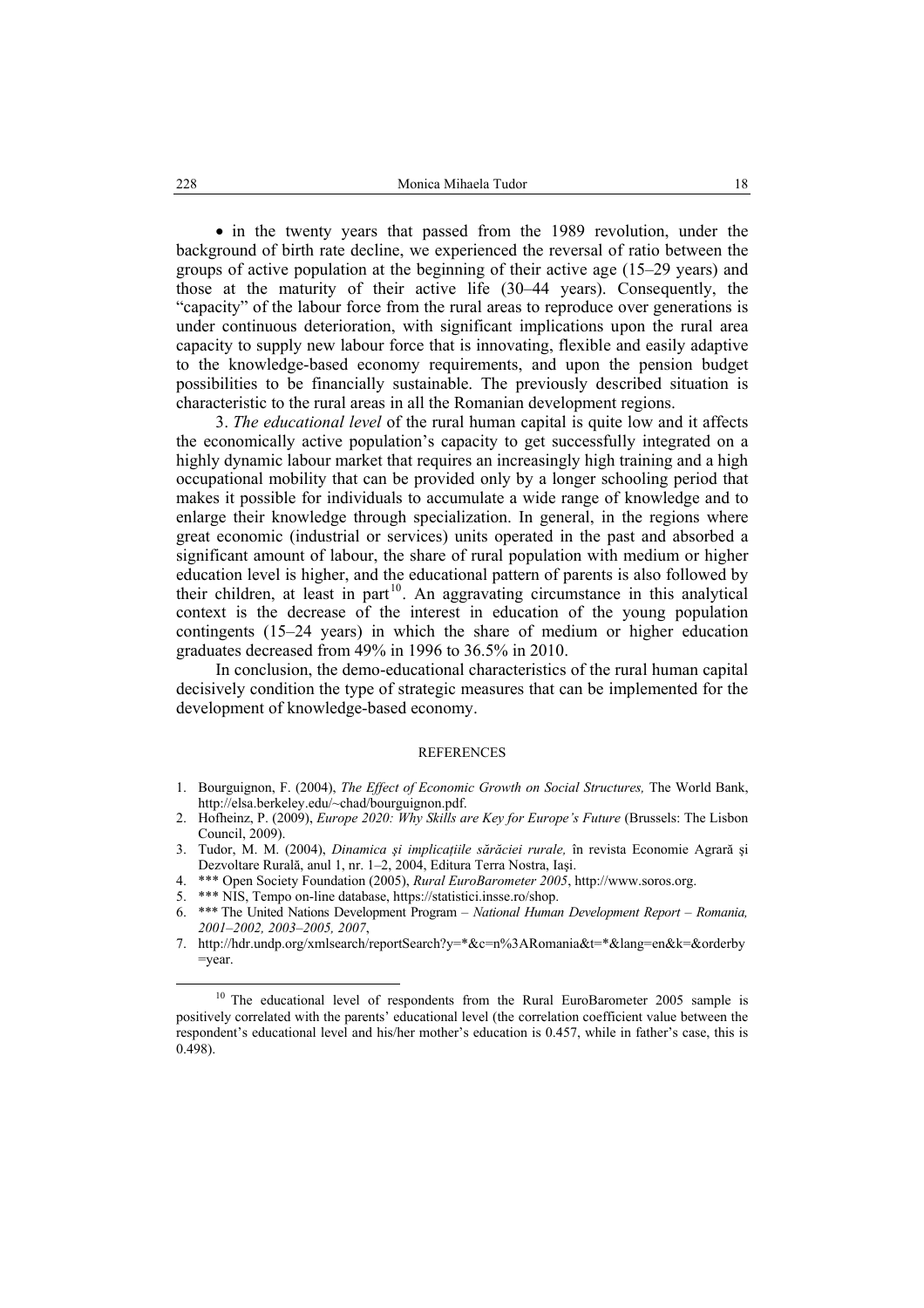**Two decades in the evolution of rural demographic phenomena, by regions** 

*1.1. Domicile change balance, through rural population's emigration included, by development regions and main stages (1990–1997, post 1998)* 





*Source*: NIS, Tempo on-line database.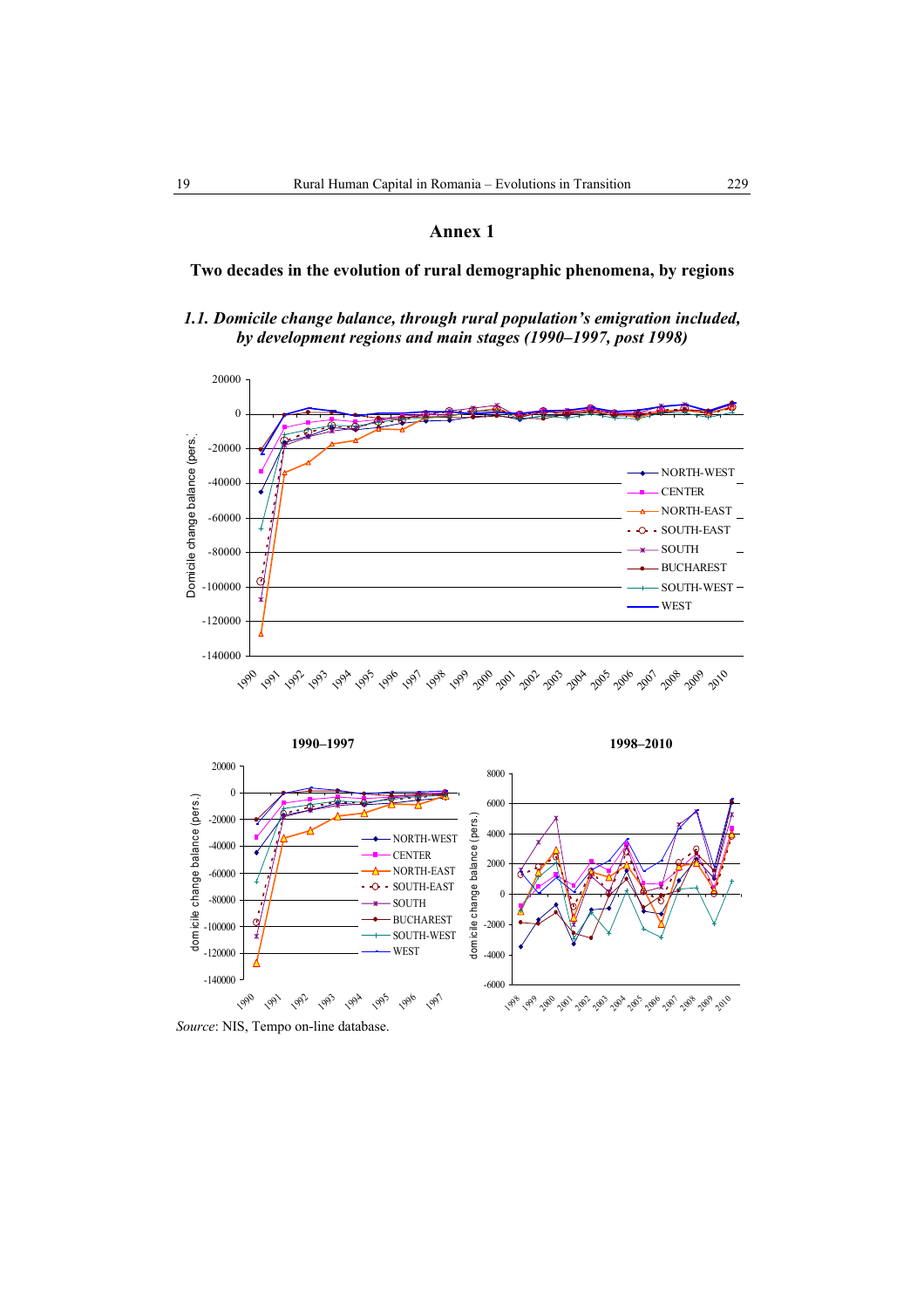

*1.2. Rural birth rate, regional evolutions 1990–2010* 



*in the last two decades* 



*Source:* NIS, Tempo on-line database.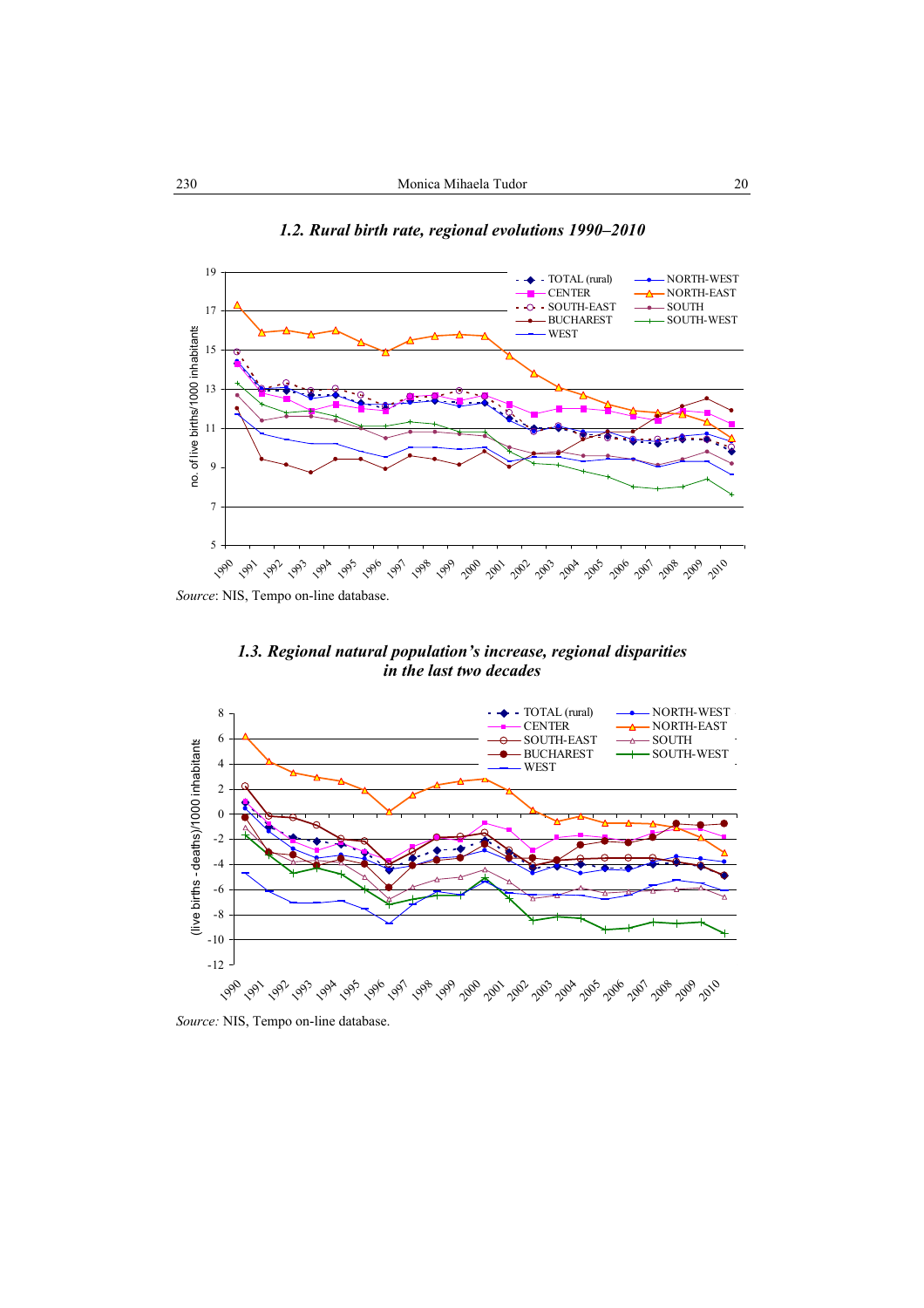



 $-80.44 \text{ years}$ 

-\* 15.29 years

ı

M.S-6od pass pass

ŧ

30.44

ą

ä

ë ¢

*Source*: NIS, Tempo on-line database.

Source: NIS, Tempo on-line database.

stod man pop-

**Annex 2**